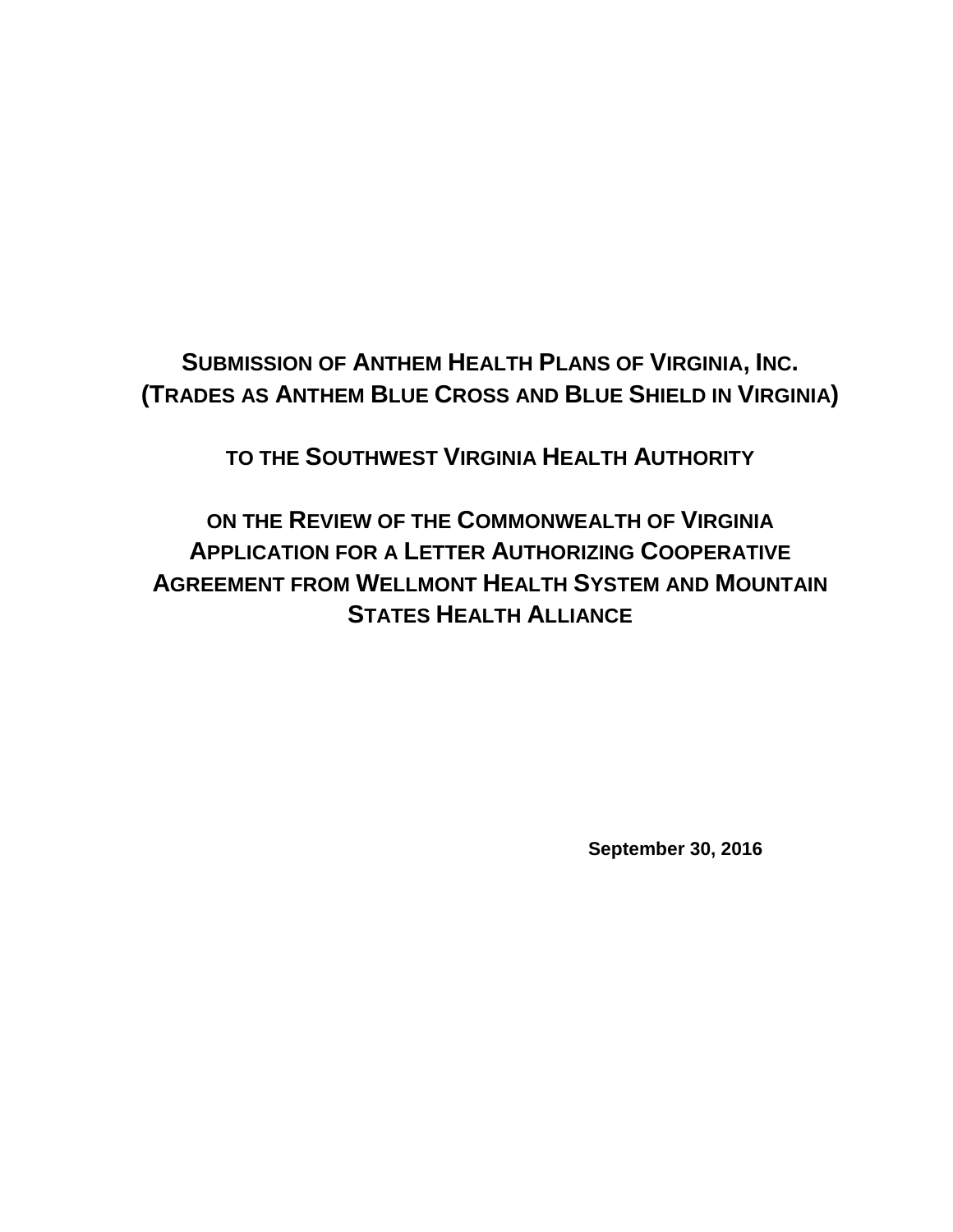# **Table of Contents**

| <b>Section</b> |    |                                                                                  | Page |
|----------------|----|----------------------------------------------------------------------------------|------|
| I.             |    |                                                                                  |      |
| ΙΙ.            |    |                                                                                  |      |
| III.           |    | The Benefits Identified By the Parties Are Illusory and Unsubstantiated  9       |      |
|                | А. | The Parties proposed benefits do not reflect significant investments beyond      |      |
|                | В. | The purported benefits could be achieved without merging with their              |      |
| IV.            |    | The Commitments Offered by the Parties Are Not A Replacement for Competition and |      |
|                | А. |                                                                                  |      |
|                | Β. |                                                                                  |      |
|                | C. |                                                                                  |      |
|                | D. |                                                                                  |      |
|                | Ε. |                                                                                  |      |
|                | F. |                                                                                  |      |
| V.             |    |                                                                                  |      |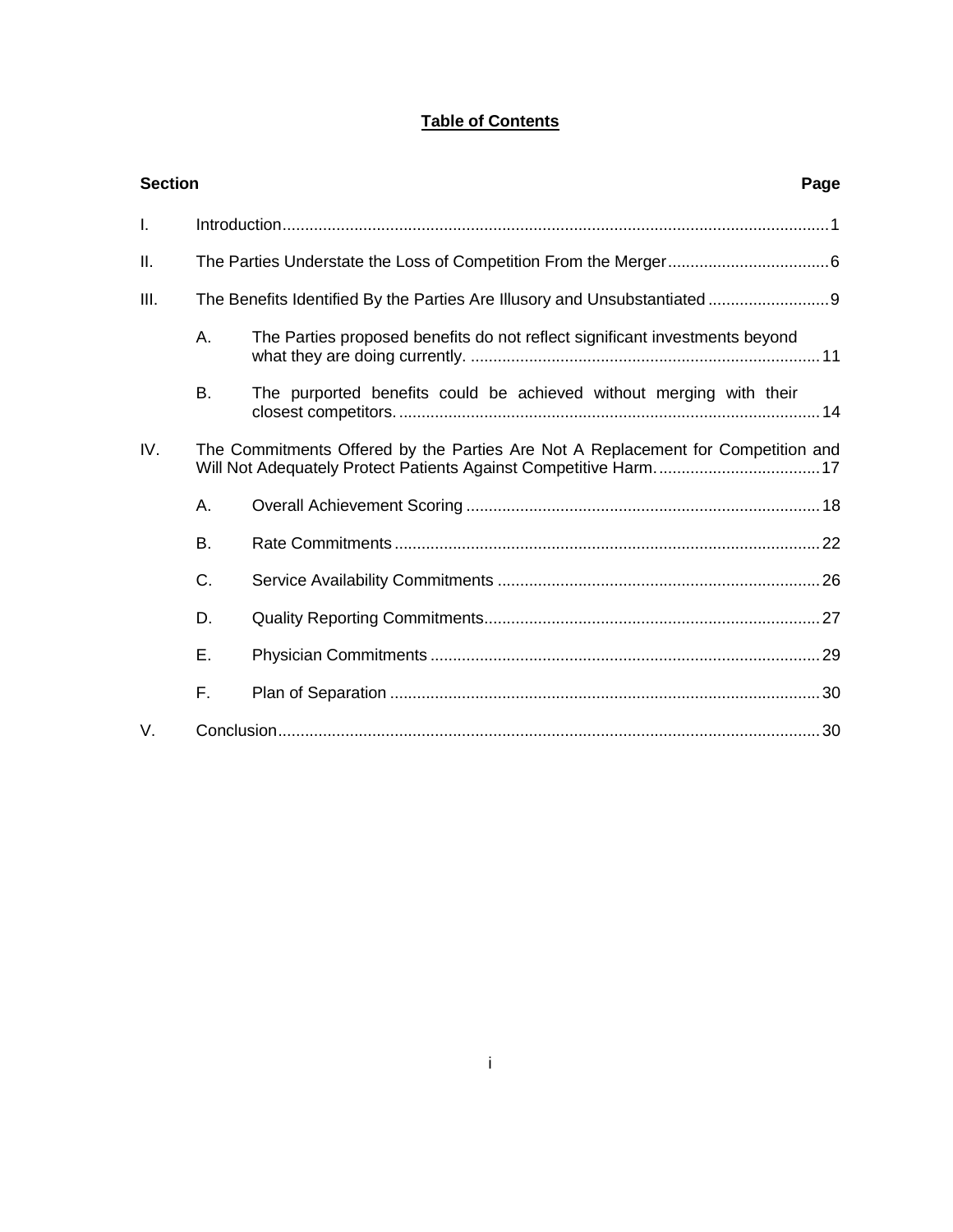#### <span id="page-2-0"></span>**I. Introduction**

This submission by Anthem Blue Cross and Blue Shield in Virginia ("Anthem") is to assist the Southwest Virginia Health Authority (the "SVHA") in its review of Mountain States Health Alliance ("Mountain States") and Wellmont Health System's ("Wellmont") Application for a Letter Authorizing Cooperative Agreement (the "Application").<sup>1</sup> If granted and actively supervised by the Virginia Commissioner of Health, this "Cooperative Agreement" would allow Mountain States and Wellmont to combine and effectively eliminate one another's sole source of competition in many locations and service lines in a way that would otherwise violate federal and state antitrust laws.

Anthem explained in its submission regarding the proposed regulations for the Cooperative Agreement Statute, $2$  that there are numerous reasons why Cooperative Agreements are a poor substitute for competition. For these reasons, the SVHA should closely scrutinize such applications, including the one submitted by the Parties. Indeed, Federal Trade Commission (FTC) Chairwoman Edith Ramirez specifically highlighted the proposed merger of Wellmont and Mountain States in explaining that these types of arrangements run a high risk of "leading to increased healthcare costs and lower quality and decreased access to care."<sup>3</sup>

Chairwoman Ramirez identified at least five reasons why this is the case. She observed that these arrangements:

- (1) **fail to replicate the benefits of competition**. Health care providers compete along a myriad of dimensions, including price, quality, access, the type of services offered, amenities, patient satisfaction and innovation. Regulation of a cooperative agreement -- no matter how extensive -- can never fully address all of these issues;
- (2) **require "constant and active oversight**." Attempting to measure the many dimensions of competition in health care requires voluminous data and substantial expertise;
- (3) **can be circumvented by the hospitals**. Even with sufficient resources, the regulations contemplated by the Cooperative Agreement often can be gamed;
- (4) "**reduce incentives to lower costs or innovate**;" and

 $\overline{a}$ 1 This Application is submitted pursuant to Section 15.2-5384.1 of the Code of Virginia (the "Cooperative Agreement Statute"), Virginia's Rules and Regulations Governing Cooperative Agreement (12VAC5-221-10 et seq.) (the "Cooperative Agreement Regulations").

<sup>&</sup>lt;sup>2</sup> See Submission of Amerigroup Corporation to the Tennessee Department of Health on the Proposed Rules and Regulations Implementing Section 68-11-1301 – 68-11-1309 of the Code of Tennessee, Sep. 21, 2015, *available at* [https://www.tn.gov/assets/entities/health/attachments/Amerigroup-COPA\\_Written\\_Comments.pdf.](https://www.tn.gov/assets/entities/health/attachments/Amerigroup-COPA_Written_Comments.pdf)

<sup>3</sup> Edith Ramirez, Chairwoman, Fed. Trade Comm'n, Keynote Address at the Antitrust in Healthcare Conference, (May 2016), 2016), 2016 (May 2016), 2016

[https://www.ftc.gov/system/files/documents/public\\_statements/950143/160519antitrusthealthcarekeynote.pdf.](https://www.ftc.gov/system/files/documents/public_statements/950143/160519antitrusthealthcarekeynote.pdf)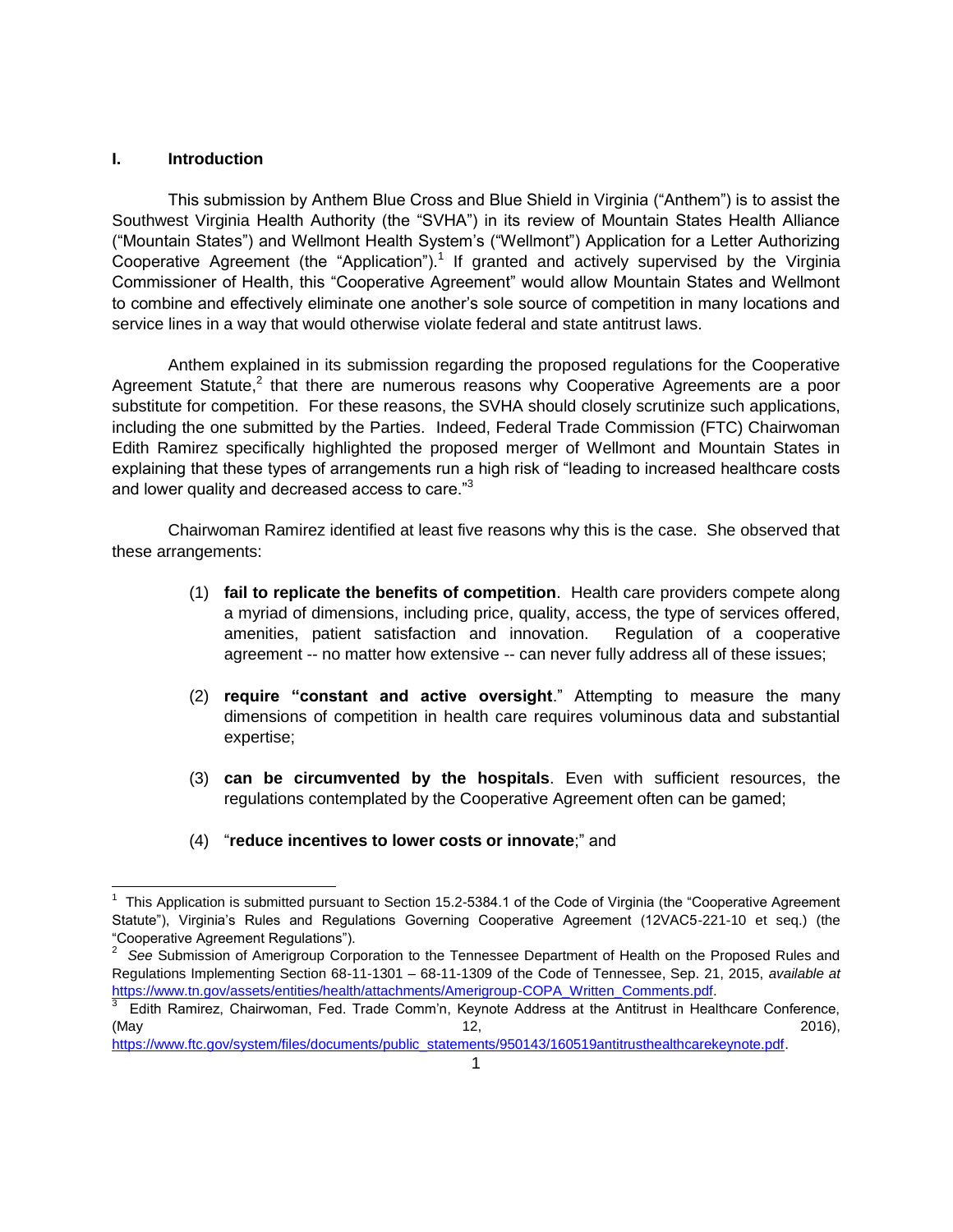(5) **may not last, which can leave "payors and ultimately consumers vulnerable when they expire**." If the hospitals have merged operations under the arrangement, it can be especially difficult at some time later -- if not impossible -- to "unscramble the eggs" and return to the competitive environment which existed prior to the grant of antitrust immunity.

Another senior FTC official noted that the above risks and their potential to harm health care consumers exist in the context of cooperative agreements "no matter how rigorous or wellintentioned the regulatory scheme may be."<sup>4</sup>

While a number of states have laws similar to the Cooperative Agreement statute, very few health care combinations have been approved under such legislation, and the results of these arrangements so far have been mixed at best. Indeed, we are aware of only five states -- West Virginia, North Carolina, South Carolina, Montana, and Texas -- that have approved hospital mergers under state action immunity legislation and only three of those (West Virginia, South Carolina and North Carolina) have COPAs in effect to govern merged hospitals. We understand, however, that North Carolina has recently decided to repeal its certificate of public advantage statute.<sup>5</sup>

For these reasons, when considering whether to grant a Cooperative Agreement, state officials should rigorously assess whether the Parties have met their burden of demonstrating that the advantages of the Cooperative Agreement outweigh the disadvantages.<sup>6</sup> As these comments explain, Wellmont and MSHA have fallen far short of demonstrating that a Cooperative Agreement should be granted. Their application fails for several reasons:

 **Wellmont and Mountain States significantly understate the competitive risks from the combination by downplaying the extent to which they compete today.** Applying standard merger analysis accepted by the federal antitrust agencies and courts alike, it is clear that the combined system would be a "must-have" for health insurers purchasing provider services because insurers would not be able to put together a viable network without it. Mountain States and Wellmont are also each other's closest competitor - estimates indicate that approximately three-quarters of Wellmont patients would go to a Mountain States facility if the Wellmont facility, which is their first choice, were no longer available, and nearly the same proportion of Mountain States patients would go to a Wellmont facility if the Mountain States facility, which is their first choice, were no longer available. Competition from other providers isn't nearly as extensive as the Application

 4 Letter from Marina Lao, Director, Office of Policy Planning, Fed. Trade Comm'n, to Susan Puglisi, Esq., Virginia Dep't of Health, Office of Licensure and Certification, (Sept. 17, 2015), at 3, [https://www.ftc.gov/system/files/documents/advocacy\\_documents/ftc-staff-comment-virginia-department-health](https://www.ftc.gov/system/files/documents/advocacy_documents/ftc-staff-comment-virginia-department-health-regarding-virginias-rules-regulations-governing/151015virginiadoh.pdf)[regarding-virginias-rules-regulations-governing/151015virginiadoh.pdf.](https://www.ftc.gov/system/files/documents/advocacy_documents/ftc-staff-comment-virginia-department-health-regarding-virginias-rules-regulations-governing/151015virginiadoh.pdf)

<sup>5</sup> *See* 2015 N. C. Sess. Laws 288-SB-298 § 4 (repealing Article 1E of Chapter 90 of the General Statutes and Article 9A of Chapter 131E of the General Statute effective Jan. 1, 2018); *see also NC Dissolves Anti-Monopoly Rules on Mission Health*, CITIZEN TIMES, Sept. 30, 2015, *available at* [http://www.citizen-times.com/story/news/2015/09/29/nc](http://www.citizen-times.com/story/news/2015/09/29/nc-dissolves-anti-monopoly-rules-mission-health/73042066/)[dissolves-anti-monopoly-rules-mission-health/73042066/.](http://www.citizen-times.com/story/news/2015/09/29/nc-dissolves-anti-monopoly-rules-mission-health/73042066/)

<sup>6</sup> *See* VA. ADMIN. CODE § 15.2-5384.1 E.1 (2015); TENN. CODE ANN. § 68-11-1303(e)(1) (2016) and TENN. COMP. R. & REGS. 1200-38-01-.05(1) (2015).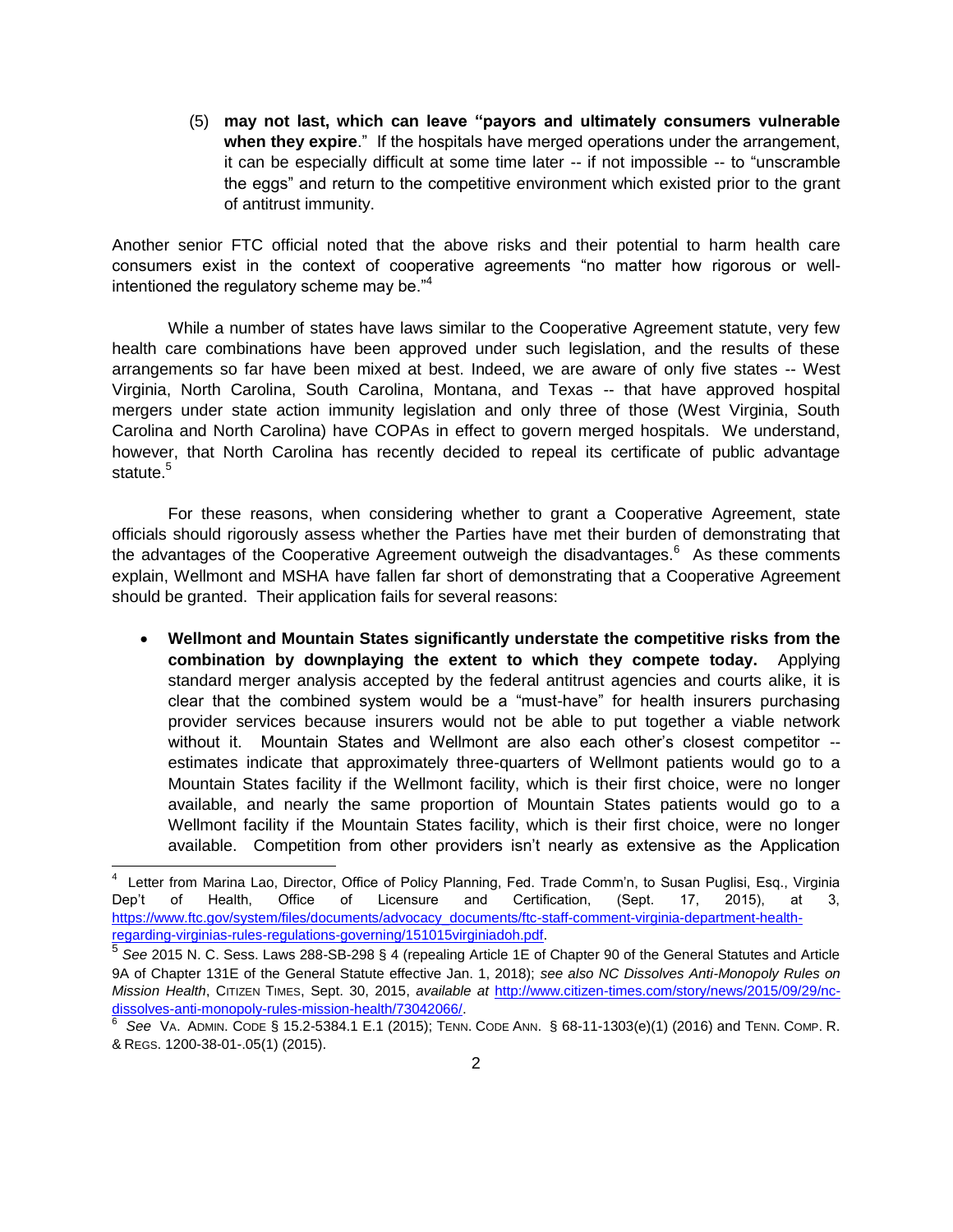suggests. *The bottom line is that, in 12 contiguous counties in southwest Virginia and northeast Tennessee, Wellmont and Mountain States are the only providers of general acute care inpatient hospital services***.**

- **The Parties have not demonstrated that their combination, along with all of its significant competitive risks, is the only option available to them.** There are clear alternatives available to Wellmont and Mountain States that would raise far fewer antitrust concerns, or none at all.
	- o **Either system could partner with a health system from an adjacent region or elsewhere.** There are numerous examples of health systems from outside a region acquiring a local system and bolstering the competitiveness and investments in that local system while still allowing the local system and its leadership to retain important reserve powers. These examples demonstrate that while the Parties' emphasis on maintaining "local control" may make for a nice sound bite, it is misleading to suggest that the only way to retain "local control" is through the merging of closest competitors and, further, that local control is always the best way to ensure that community benefits from a combination of health systems.
	- o **Wellmont and Mountain States can collaborate without merging and achieve many of the "efficiencies" they claim will be obtained by their combination.** The federal antitrust agencies have made clear that there are many ways that competing health systems can collaborate short of a merger that eliminates entirely the competition between them. The Parties have not adequately explained why activities short of a merger would be unable to achieve the same ends as the proposed merger.
- **The claimed benefits are illusory and unsubstantiated.** For many of the claimed benefits, the Parties provide only vague descriptions even after the Authority requested more specific answers. For some, the goal the Parties have set for themselves is no greater than what they are already achieving now, without a merger. For example, the Parties are committing to report performance on a variety of quality, access and service metrics. The Authority specifically asked the Parties what metrics they were committing to report on beyond those that they already report on.<sup>7</sup> The Parties do not commit to report on any additional metrics nor do the Parties propose what additional metrics should be used, other than agreeing to participate in the Commonwealth's effort to create a common system performance scorecard. Improving quality and access is a crucial claimed benefit of the Cooperative Agreement and should be addressed with specificity by the Parties. For other benefits, the parties do not explain why a collaboration without a merger could not have achieved the benefits. Absent such an explanation, the purported benefits should be discounted entirely.

 7 *See* Southwest Health Authority Supplemental Questions Submitted May 27, 2016 at Question 20c ("SWHA Supplemental Questions").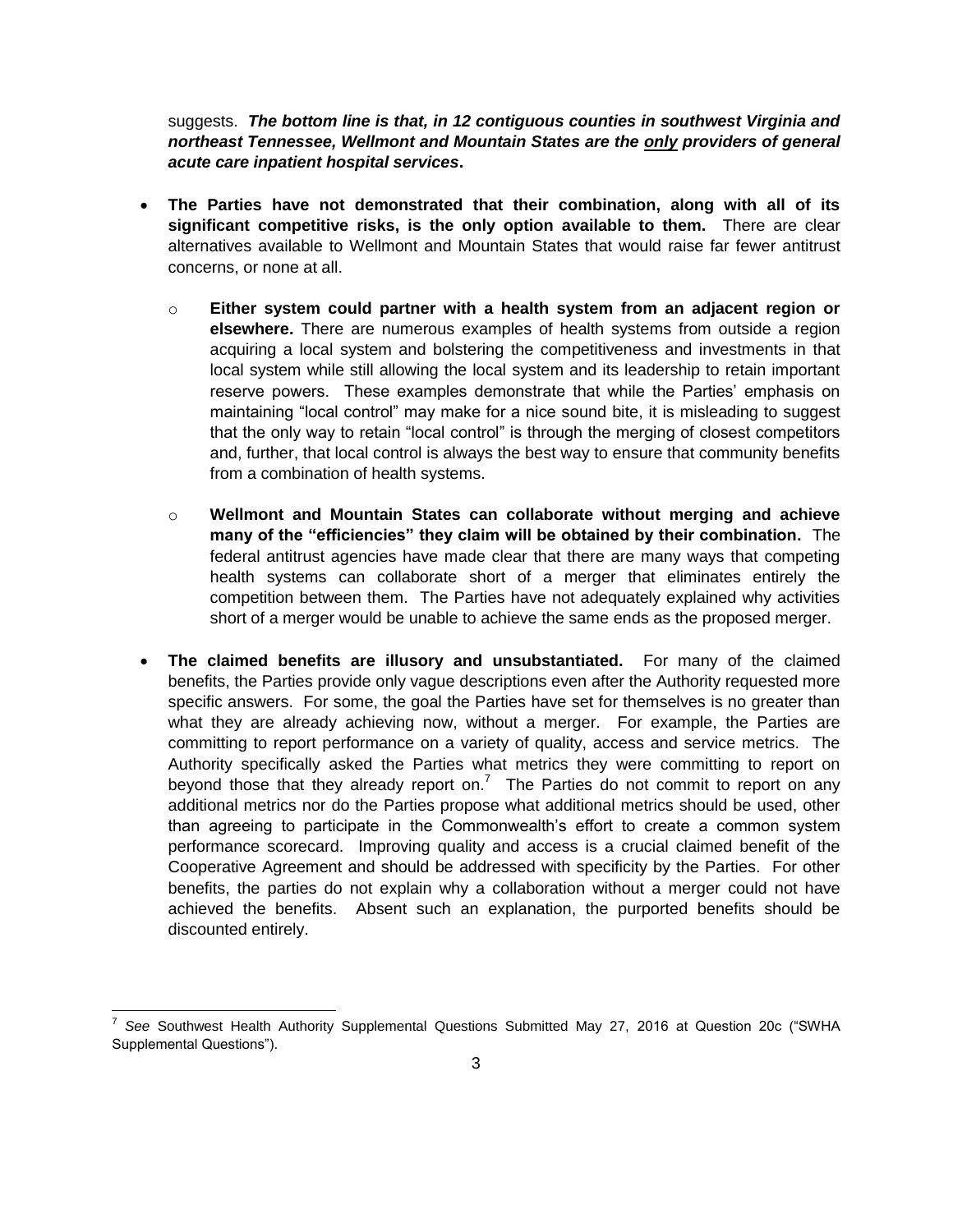- **The Parties' "Commitments" will not assure that the Cooperative Agreement will result in the claimed benefits.** 
	- o **The "Overall Achievement Scoring" system proposed by the Parties is simply a commitment to report rather than to achieve outcomes; it fails to protect consumers because it would allow the Parties to pick and choose on which commitments they will actually follow-through**. Tables 15.8 – 15.11 in the Application describe quantitative measures to evaluate the Cooperative Agreement's continuing benefit. The Accountability mechanism for each commitment is an annual report -- a report and nothing more. Committing to report on undetermined accountability standards is wholly insufficient to prove that the proposed benefits from the Application outweigh the potential disadvantages.

Moreover, the scoring system itself is flawed because weighting each category equally does not account for the vast differences in the impact on patients and the community from non-compliance. For example, the commitment to combine the "best of both organizations' career development programs" does not carry the same importance to patients and the community as the commitment to maintain three full-service tertiary hospitals. Mountain States and Wellmont could choose not to comply with a single commitment in two key categories, "Commitment to Improve Community Health" and "Expanding Access and Choice," and yet still receive a "passing" score. Certain commitments that are designed to address the greatest potential for competitive harm - particularly with respect to rate increases and access – should, at a minimum, be mandatory in order to obtain a "passing" score.

o **The proposed rate commitment actually could result in** *higher* **health care spending over time and fails to protect consumers from potential price increases.** The Parties propose that the New Health System will not increase hospital rates more than the hospital Consumer Price Index ("CPI") (notably, without proposing which CPI should be used) minus 0.25%, and physician and outpatient rates by more than the medical care CPI index minus 0.25%. This cap fails to account for the fact that payors' negotiated rate increases to hospitals in this region could be lower than the CPI index minus 0.25%. For example, using the 2015 CPI index for Medical Care in the South region for Class D and the Parties' proposed rate commitment, the New Health System would see a rate increase of  $3.25\%$ . During the last negotiated contract with Anthem, Wellmont received a rate increase of 1.8% and MSHA received an overall increase of 2.5%. Both increases are *lower* than what the Parties are proposing. On the physician side, commercial rates may also increase less than the Medical Care CPI index minus 0.25%. For example, Medicare rates to physicians, who are used by many commercial health plans in establishing their payment rates to physicians, actually

<sup>&</sup>lt;sup>8</sup> See Bureau of Labor Statistics, U.S. Department of Labor, Consumer Price Index, All Urban Consumers, South Class Size D, Medical Care, 2011-2016, [last visited Sept. 21, 2016] [www.bls.gov/oes/]. Based on this, a price adjustment escalation would be 3.5%.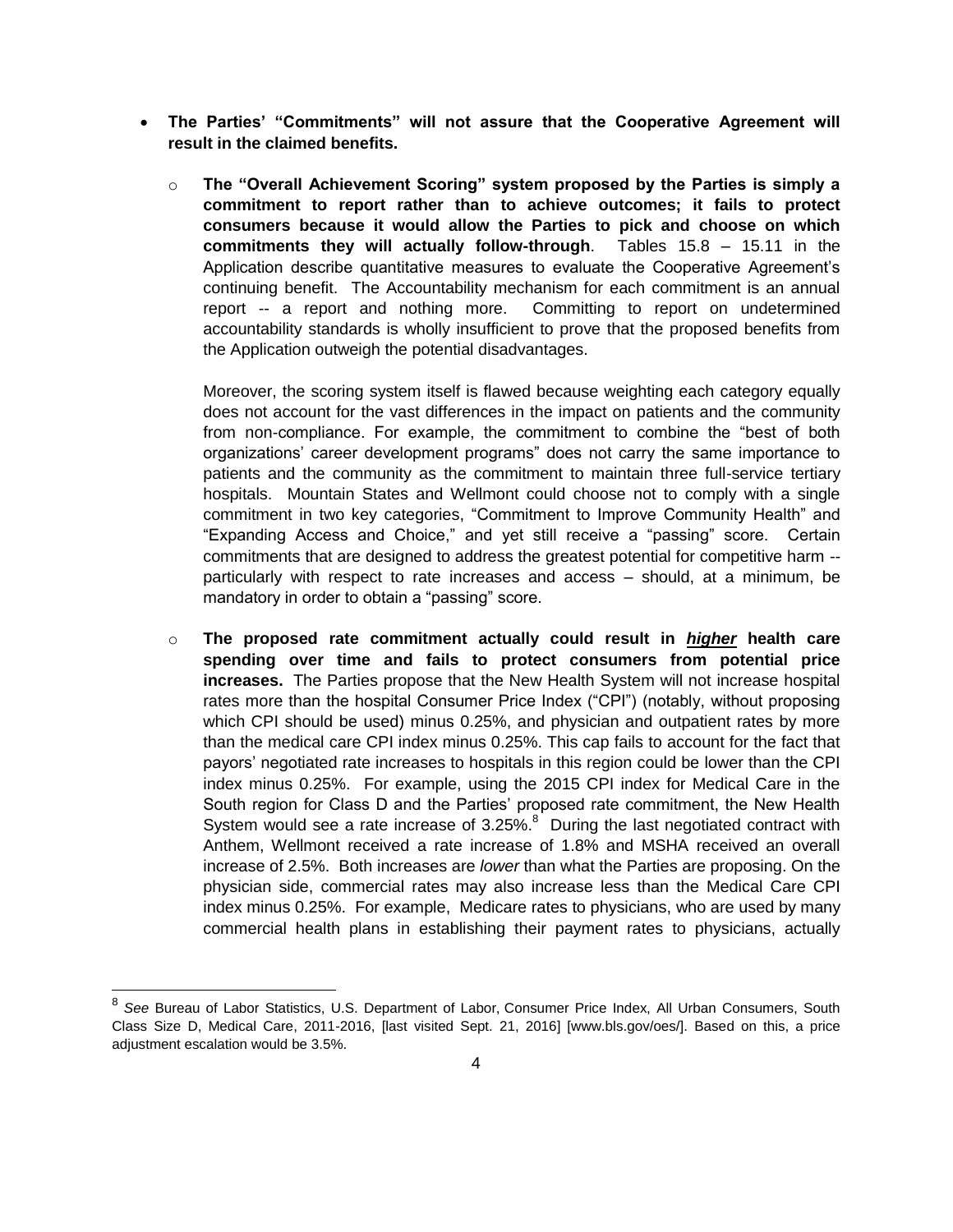declined from 2015-2016.<sup>9</sup> As a result, the proposed rate cap could in effect **function as a price floor rather than a ceiling and result in higher health care spend over time.** The Parties also fail to address how this rate cap will work with value-based payment models or risk-based contracts, which they simultaneously commit to participate in.

- o **The proposed quality commitments are little more than commitments to report on undetermined metrics and fail to ensure sustainable and measurable improvements in health care quality for constituents of southwest Virginia.** Many of the purported "commitments" are little more than promises to make public more quickly data that the Parties are already required to track and report, in many cases publicly. Other commitments are too vague to assess their value at all. For example, the Parties commit to report quality measures for the top 10 DRGs aggregated across the system annually. The value of this exercise depends significantly on which DRGs are reflected in this reporting and what is meant by "quality measures" -- none of which is clear from the Application. Moreover, aggregating the data across the entire system will seriously reduce its usefulness to consumers who wish to determine the quality of a particular facility they may use.
- o **The service commitments are incomplete and lack any details regarding specific plans, timelines or the costs to achieve them.** For Virginia in particular, the Parties fail to provide details regarding a number of important service level commitments such as reopening Lee Regional Medical Center.
- o **The physician commitments fail to take into account that for a number of important specialties, such as cardiovascular, pulmonology and oncology, the Parties have a high combined market share.** The Parties should be required to provide more analysis and information with respect to the potential competitive harm involving this increased concentration across physician specialties.

The decision to grant the Parties' Application for a Cooperative Agreement is a "big decision for this region," as noted by the Tennessee Health Commissioner John Dreyzehner.<sup>10</sup> And it will be one that is difficult to reverse. Not only does the Commonwealth have to determine if the proposed benefits outweigh the potential disadvantages -- based upon vague and incomplete information - but the Commonwealth must also ensure a robust oversight system is put in place to actively oversee the Cooperative Agreement during its entire existence. The Parties have not demonstrated how such a system that would provide the requisite supervision could be implemented.

l

<sup>9</sup> *See* March 2016 MedPac Report to Congress: Medicare Payment Policy, at 95, *available at* [http://www.medpac.gov/docs/default-source/reports/chapter-4-physician-and-other-health-professional-services](http://www.medpac.gov/docs/default-source/reports/chapter-4-physician-and-other-health-professional-services-march-2016-report-.pdf?sfvrsn=0)[march-2016-report-.pdf?sfvrsn=0.](http://www.medpac.gov/docs/default-source/reports/chapter-4-physician-and-other-health-professional-services-march-2016-report-.pdf?sfvrsn=0)

<sup>&</sup>lt;sup>10</sup> Hank Hayes, Public Hearing Speakers Tell THD: Get the Wellmont-MSHA Merger Done. KINGSTON TIMES NEWS Sept. 1, 2016, *available at* [http://www.timesnews.net/Business/2016/09/01/Public-hearing-speakers-tell-TDH-Get](https://urldefense.proofpoint.com/v2/url?u=http-3A__www.timesnews.net_Business_2016_09_01_Public-2Dhearing-2Dspeakers-2Dtell-2DTDH-2DGet-2Dthe-2DWellmont-2DMSHA-2Dmerger-2Ddone&d=DQMFaQ&c=A-GX6P9ovB1qTBp7iQve2Q&r=ouQEJSzmmnAARGo7Ekzxoy6uuHw8G3QnXlnthPqepPg&m=PCN0UB5ArxNREmz0y3eN-SDUDb2ooALq9-f2EDsRFdA&s=xVuRA6uZn12iqzrz9ltDoIacmrx3wlU79LNdU4FuSb8&e=)[the-Wellmont-MSHA-merger-done.](https://urldefense.proofpoint.com/v2/url?u=http-3A__www.timesnews.net_Business_2016_09_01_Public-2Dhearing-2Dspeakers-2Dtell-2DTDH-2DGet-2Dthe-2DWellmont-2DMSHA-2Dmerger-2Ddone&d=DQMFaQ&c=A-GX6P9ovB1qTBp7iQve2Q&r=ouQEJSzmmnAARGo7Ekzxoy6uuHw8G3QnXlnthPqepPg&m=PCN0UB5ArxNREmz0y3eN-SDUDb2ooALq9-f2EDsRFdA&s=xVuRA6uZn12iqzrz9ltDoIacmrx3wlU79LNdU4FuSb8&e=)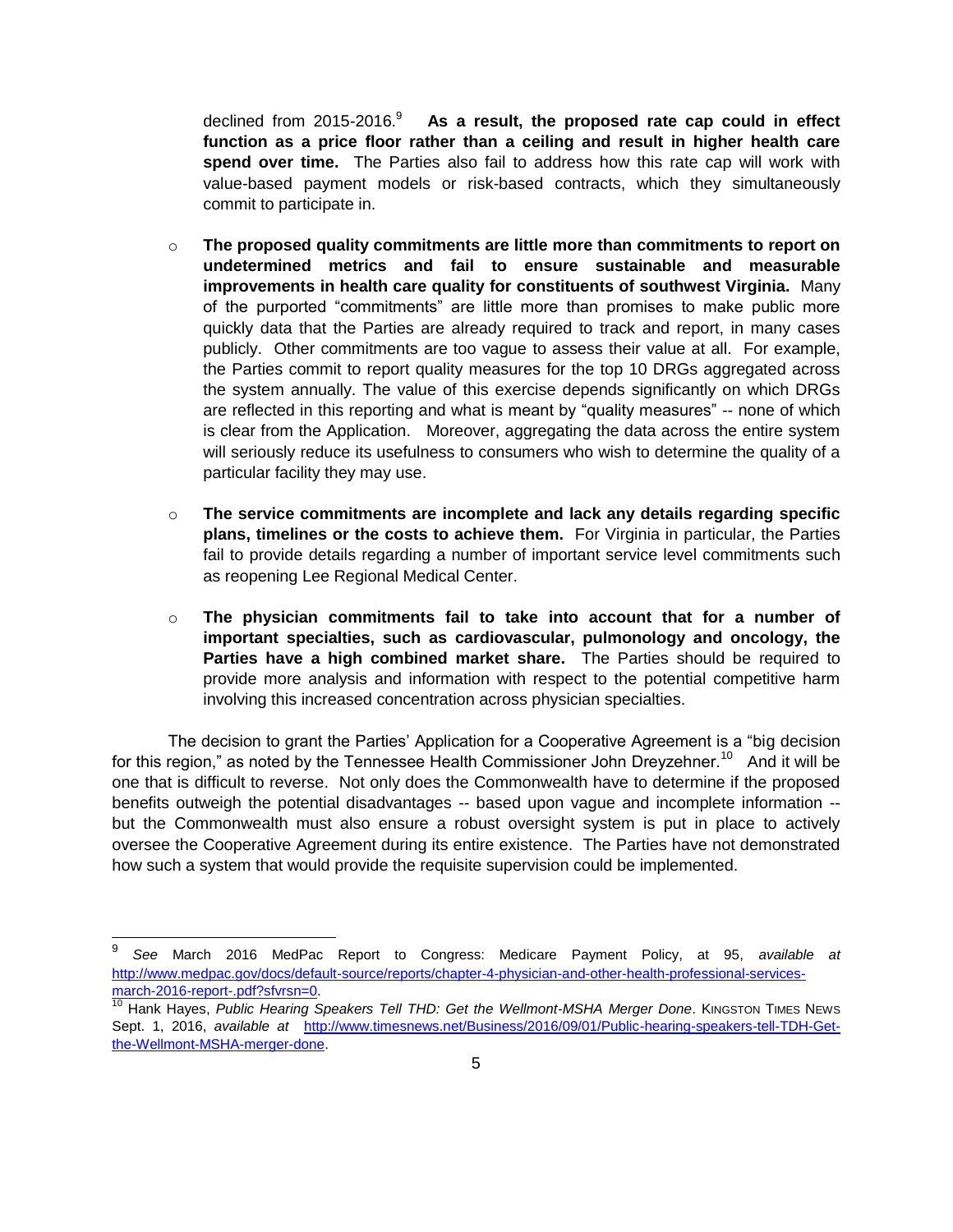In summary, the Parties have failed to meet their burden of showing how the advantages of their Cooperative Agreement outweigh the disadvantages. The Application should be denied.

This submission is organized as follows. Section II describes how the Parties have significantly understated the risks to competition from the proposed Cooperative Agreement. Section III addresses the purported benefits identified by the Parties and explains that they are both illusory and unsubstantiated. Section IV illustrates why the so-called "commitments" offered by the Parties will not sufficiently protect against the competitive harm that will be caused as a result of the Cooperative Agreement.

# <span id="page-7-0"></span>**II. The Parties Understate the Loss of Competition From the Merger**

Despite the Parties' attempt to understate the potential risks to consumers posed by the proposed merger, their Application at its core asks the Commissioner to approve a *merger to monopoly* that poses obvious and grave disadvantages to consumers. As explained more fully below, this is clearly a merger to monopoly because:

- **The parties would be a must-have hospital system with a 90+% market share in the Parties' 75% and 90% service areas;**
- **In twelve counties in southwest Virginia and northeast Tennessee the Parties are the only providers of hospital inpatient services; and**
- **The hospital systems are clearly the closest substitutes for each other, offering -- in the Parties own words—"essentially equivalent levels of services."**<sup>11</sup>

Under the statute, the Commissioner must closely evaluate when considering the potential disadvantages of the merger several possible adverse competitive effects, including the following:

- adverse impact on the ability of payers to negotiate reasonable payment and service arrangements with providers;
- reduction in competition among providers;
- adverse impact on patients in the quality, availability, and price of health care services; and
- availability of alternative arrangements that are less restrictive to competition and achieve the same benefits or a more favorable balance of benefits over disadvantages.<sup>12</sup>

In the Application, the Parties wholly dismiss even the possibility of harm to competition from the merger, asserting that they "do not foresee *any* adverse impacts on population health, quality,

 $\overline{\phantom{a}}$ 

<sup>&</sup>lt;sup>11</sup> VA Application at 23.

<sup>&</sup>lt;sup>12</sup> VA. R. & Reas. Governing Cooperative Agreements, 12VAC5-221-80-G.2(a)-(d) (2016).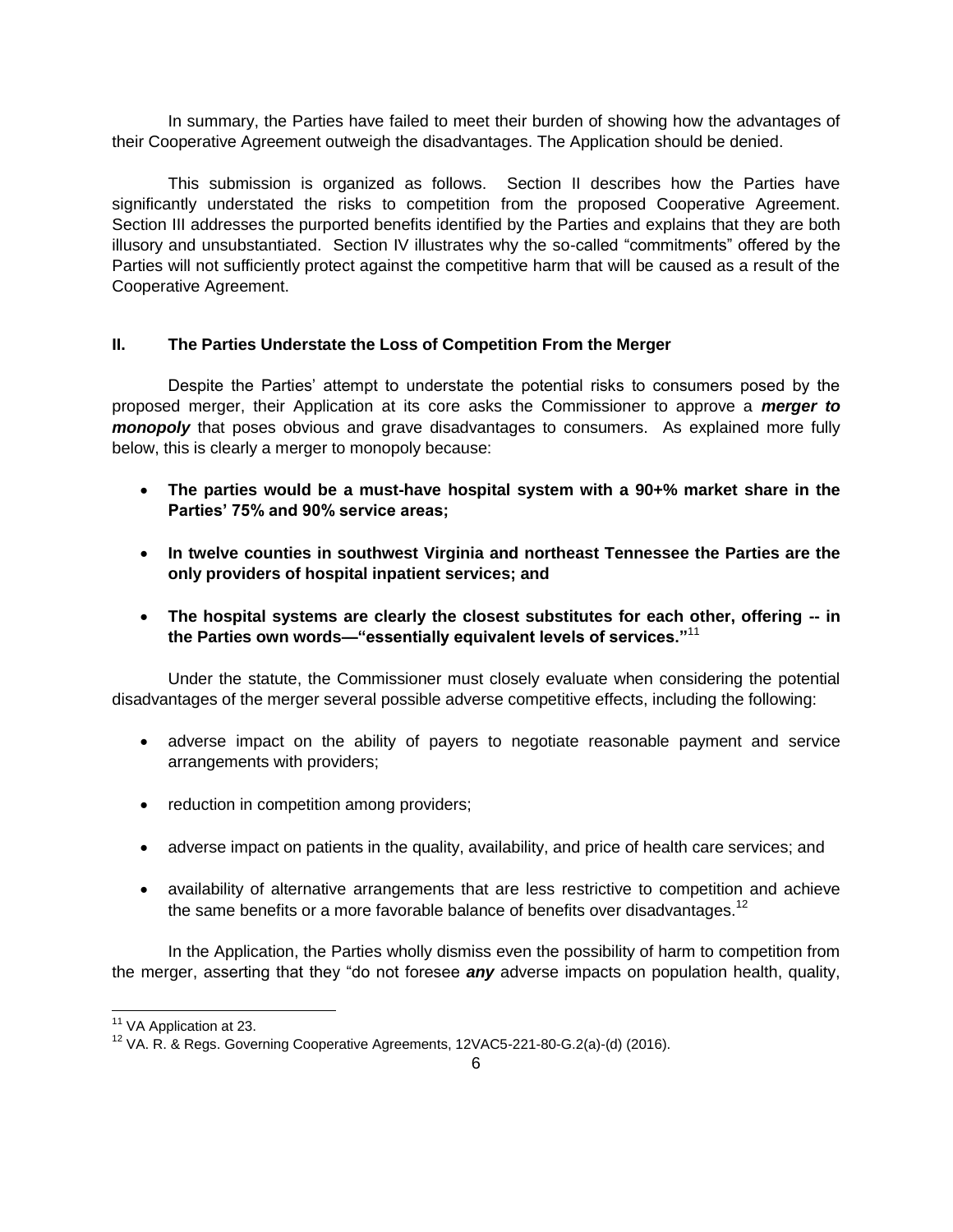access, availability or cost of health care to patients and payers as a result of the Cooperative Agreement."<sup>13</sup> In fact, the potential disadvantages to health care consumers associated with the *combination are both obvious and grave*.

As indicated by the Parties' own revised market share analysis, they account for 92.1% and 98.5% share of total hospital discharges in the New Health System's 90% and 75% service area respectively.<sup>14</sup> An economic analysis of the Parties' 90% draw areas (consisting of 127 zip codes) for Anthem VA and BlueCross BlueShield of Tennessee patients alone reveals that the combined firm would have a 77% market share and would be a "'must have' hospital system, in that it would be impossible for a payor to put together a marketable provider network in the draw area that did not include the merged hospital."<sup>15</sup> The combined share of the Parties under this analysis climbs to as high as 95.9% when analyzed by county.<sup>16</sup> Even without computing market shares, though, it is obvious that the Parties will essentially have a monopoly over inpatient hospital services because **in twelve counties the Parties are the only providers of hospital inpatient services**.

As explained by the FTC in its letter to the Virginia Department of Health, "[s]ettled antitrust jurisprudence establishes…that a proposed merger that would result in a monopoly or nearmonopoly is likely to raise serious antitrust concerns."<sup>17</sup> Indeed, under the Horizontal Merger Guidelines issued by the U.S. Department of Justice ("DOJ") and the FTC, a merger resulting in such an increase in concentration in an already concentrated market like this one is presumed to enhance market power.<sup>18</sup>

This presumption of enhanced market power—as defined by the antitrust enforcement agencies—is determined based on a calculation of the Herfindahl-Hirschmann Index ("HHI") to determine both how concentrated the market is pre-transaction and how a proposed merger would impact the level of concentration in that market.<sup>19</sup> Markets with a HHI score of greater than 2500 are considered to be "highly concentrated" and "[m]ergers resulting in highly concentrated markets that involve an increase in the HHI of more than 200 points will be presumed to be likely to enhance market power."<sup>20</sup> In this case, one economic analysis estimates that the pre-merger and postmerger HHIs are 3,436 and 5,987 respectively.<sup>21</sup> This is well above the HHI threshold for "highly concentrated markets" and the change in HHIs is also well above the level indicating a presumption of enhanced market power.

 $13$  VA Application at 10 (emphasis added).

<sup>14</sup> *See* VA Supplemental Response at Exhibit 12A and 12B.

<sup>15</sup> Michael Doane and Luke Froeb, Competition Economics LLC, *An Economic Analysis of the Proposed Merger Between Wellmont Health System and Mountain States Health Alliance* (Jan. 2015), at 10.

<sup>16</sup> *Id.* at Table 3 (see Unicoi County).

<sup>&</sup>lt;sup>17</sup> Letter from Marina Lao, Director, Office of Policy Planning, Fed. Trade Comm'n to Susan Puglisi, Esq., Virginia Dep't of Health, Office of Licensure and Certification, (Sept. 17, 2015), at 2, [https://www.ftc.gov/system/files/documents/advocacy\\_documents/ftc-staff-comment-virginia-department-health](https://www.ftc.gov/system/files/documents/advocacy_documents/ftc-staff-comment-virginia-department-health-regarding-virginias-rules-regulations-governing/151015virginiadoh.pdf)[regarding-virginias-rules-regulations-governing/151015virginiadoh.pdf.](https://www.ftc.gov/system/files/documents/advocacy_documents/ftc-staff-comment-virginia-department-health-regarding-virginias-rules-regulations-governing/151015virginiadoh.pdf)

 $18$  Horizontal Merger Guidelines at § 10.

 $19$  Horizontal Merger Guidelines at § 5.3

 $^{20}$  *Id.* 

<sup>&</sup>lt;sup>21</sup> Doane and Froeb at 10 and Table 3.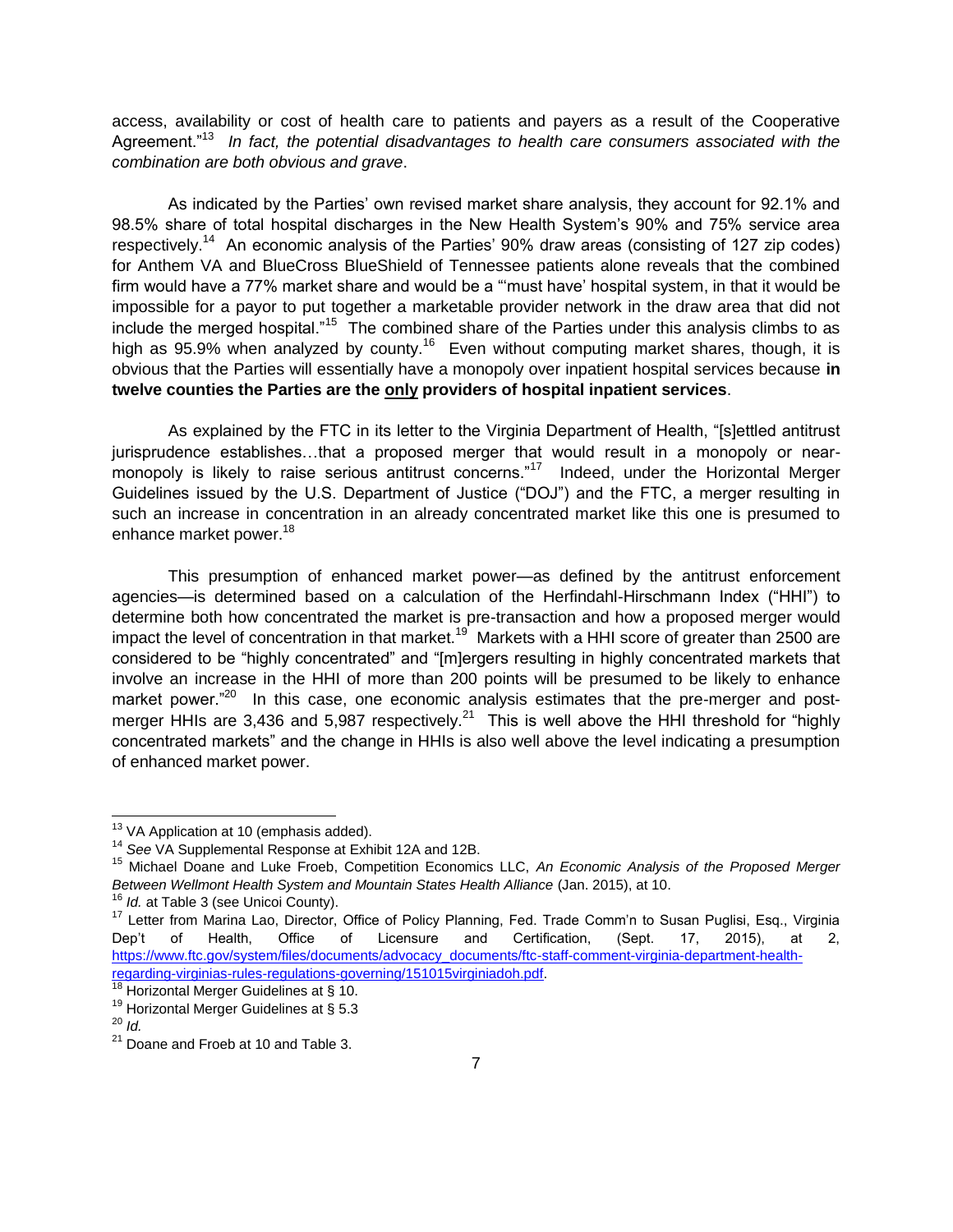No countervailing factors exist to resolve these concerns. The Parties' prior dealings demonstrate they are each other's **closest competitor** and are **close substitutes for each other**. The Parties state in their Application that they "offer essentially equivalent levels of services in their respective tertiary and secondary hospital facilities. $n^{22}$  As the FTC recently noted in its comments opposing a Certificate of Public Advantage Application in West Virginia, historic activity between the Parties -- numerous competitive encounters -- is also "indicative of the close competition that exists between [the parties], and preview[s] the competitive harm that will occur if the proposed cooperative agreement is approved."<sup>23</sup> Here, for example, the Parties historically have challenged -- on multiple occasions -- each other's' certificate of need applications when attempting to open and/or acquire another hospital.<sup>24</sup> There is no question that this merger  $-$  if allowed to proceed  $-$  will essentially eliminate hospital competition in a large portion of Virginia and Tennessee on both price and quality dimensions.

Standard antitrust merger analysis supports this. Diversion analysis -- an estimate of the share of inpatients that a hospital would lose to competing hospitals if a hospital were no longer available as an option to patients -- is a tool commonly used to assess the likely competitive effects of a proposed hospital merger. Despite the fact that the Parties point to 14 alternative acute care hospitals in their 90% draw areas, these facilities are generally small or more distant entities with little competitive significance. Thus, the diversion analysis of one economic study reveals that:

- If Wellmont hospitals were to be unavailable, the top five hospitals that patients would choose as alternatives are all Mountain States facilities. Combined, these diversion ratios account for 70% of the diversion from Wellmont. Overall, the diversion from Wellmont to Mountain States is  $75\%$ ;<sup>25</sup> and
- Similarly, the overall diversion from Mountain States to Wellmont facilities is 72% and the two largest diversion ratios from Mountain States are Wellmont hospitals that account for 66% of the diversion from Mountain States.<sup>26</sup>

This significant combined competitive presence (and resulting market power) of the Parties is likely to have a very real impact on the price, quality, and availability of health care following the combination. One economic analysis predicts that under any scenario, this merger will result in a large price increase, reflecting the fact that it will "be difficult for payers to turn to a desirable alternative hospital network that excluded the two merging hospital systems." $^{27}$ 

Moreover, competition from the entry of new hospitals into the market will not likely occur. The Parties concede that there is only one entity that is even considering entering the geographic

 $\overline{a}$ <sup>22</sup> VA Application at 23.

<sup>&</sup>lt;sup>23</sup> Fed. Trade Comm'n Comments to Cabell-Huntington at 37.

<sup>&</sup>lt;sup>24</sup> VA Application at 24.

<sup>&</sup>lt;sup>25</sup> Doane and Froeb at 14.

<sup>&</sup>lt;sup>26</sup> Doane and Froeb at 14-15.

 $27$  Doane and Froeb at 18. The analysis predicts a potential price increase in Virginia in the range of 20 – 130%. The wide range is based on the price elasticity used to calculate the potential increase. No matter what elasticity is used, however, this merger will result in a price increase.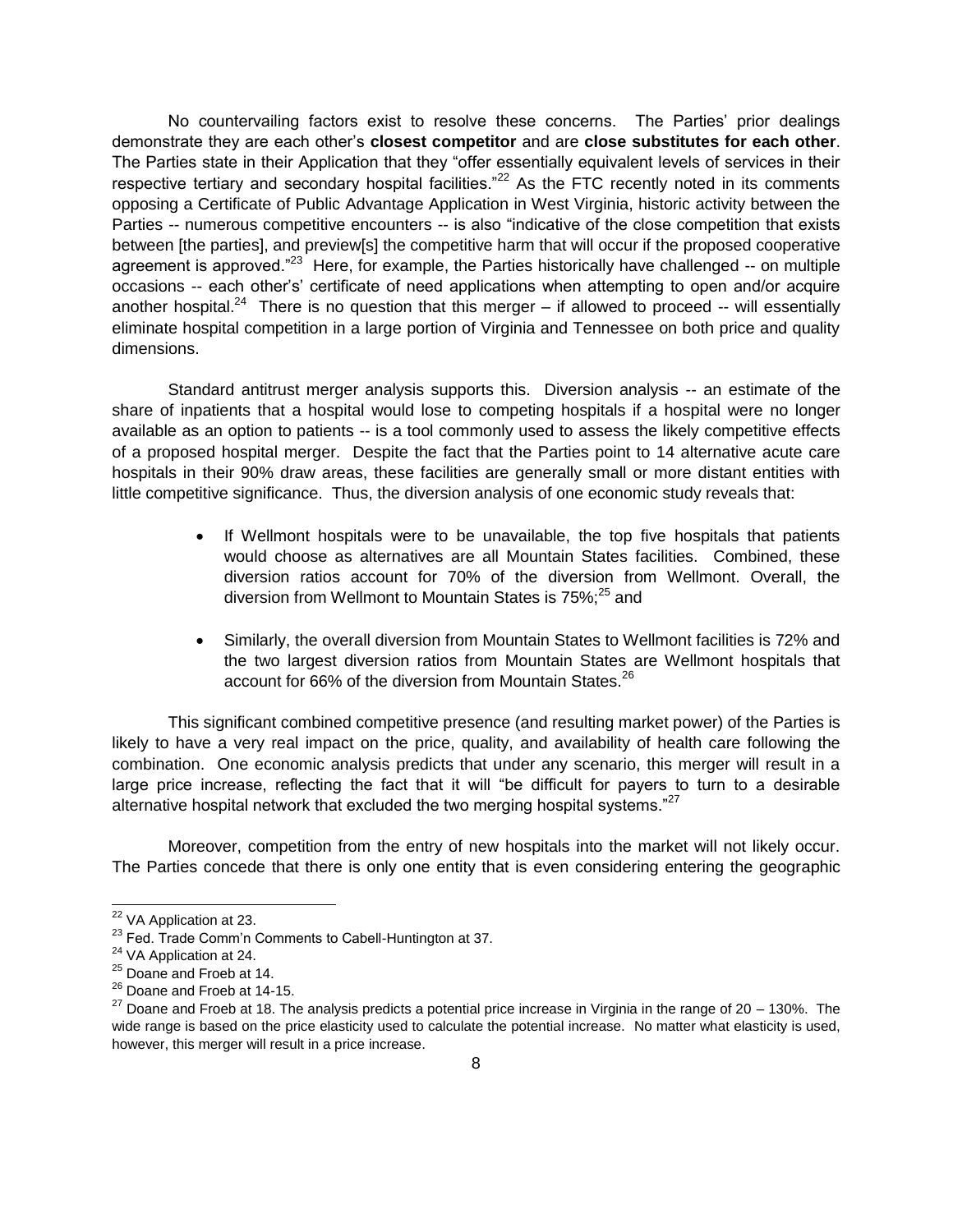service area. The Application states that Lee County Hospital Authority "has plans to open an acute care hospital" where the former Lee Regional Medical Center was once located.<sup>28</sup> The only other potential entrant is SBH-Kingsport, LLC, which is making efforts to operate an in-patient behavioral health center in Kingsport, Tennessee. Even if it is assumed that Lee County Hospital Authority is ultimately successful with its efforts to open an acute care facility (which is uncertain at best, and the Parties offer no details to suggest otherwise), this entry would be insufficient to resolve the significant competitive issues described above. With respect to SBH-Kingsport, LLC, a behavioral health center would not be a substitute for the general acute care hospital services provided by the Parties and therefore is irrelevant to the competitive analysis.

*In short, this merger poses serious risks to competition and the healthcare community in southwest Virginia and northeast Tennessee.* As discussed more fully in the next section, given the vague and unsubstantiated benefits identified by the Parties, notwithstanding their proposed "Commitments," it is clear that the disadvantages would outweigh the potential benefits.

#### <span id="page-10-0"></span>**III. The Benefits Identified By the Parties Are Illusory and Unsubstantiated**

Under the Cooperative Agreement statute and implementing regulations, the potential disadvantages from the proposed merger are to be weighed against its potential benefits, which could include the following:

- enhancement in quality of care and population health status;
- preservation of hospital facilities to ensure access to care;
- gains in cost-efficiency of hospital services provided;
- improvements in utilization of hospital resources and equipment;
- avoidance of duplication of hospital resources;
- participation in the state Medicaid program; and
- $\bullet$  reduction in total cost of care.<sup>29</sup>

"In order to [balance] procompetitive considerations like these against the likely substantial competitive harm from the proposed merger detailed above, the Commissioner should only take into account those benefits that are merger-specific."<sup>30</sup> This is because the Cooperative Agreement

<sup>&</sup>lt;sup>28</sup> VA Application at 67.

<sup>&</sup>lt;sup>29</sup> VA. R. & Regs. Governing Cooperative Agreements, 12VAC5-221-80-G.1.(a)-(h) (2016).

 $30$  VA. ADMIN. CODE § 15.2-5384.1E and F (2015). The Authority shall recommend approval and the Commissioner shall approve the COPA Application if "it determines that the benefits likely to result from the proposed cooperative agreement outweigh the disadvantages likely to result from a reduction in competition from the proposed cooperative agreement."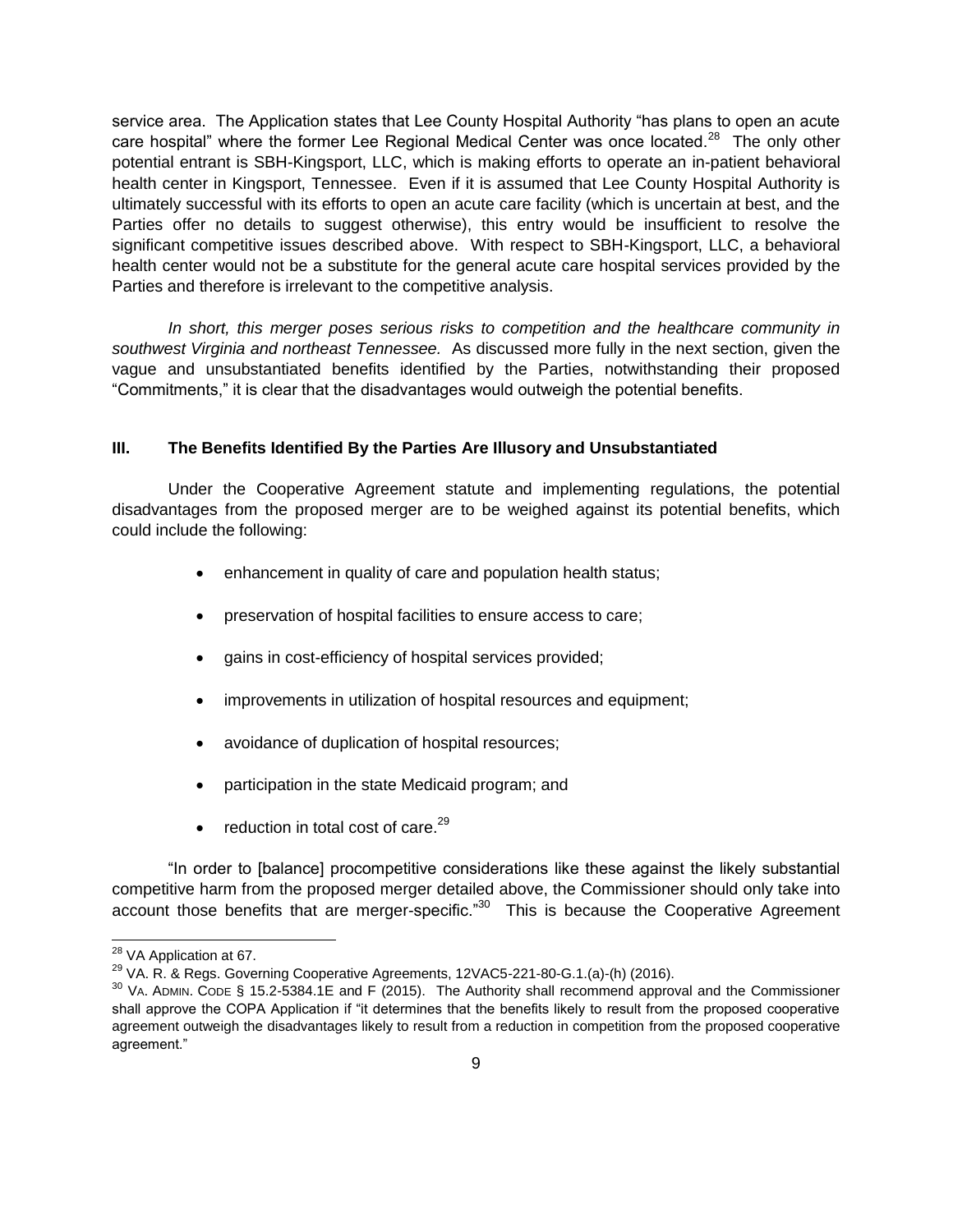statute states that the Commissioner "must evaluate the availability of arrangements that are less restrictive to competition and achieve the same benefits or a more favorable balance of benefits over disadvantages attributable to any reduction in competition."<sup>31</sup> Therefore, pursuant to the statute, to the extent any potential benefits could be achieved without the merger they should *not* be given weight.

This analysis is identical to the approach taken by the federal antitrust authorities when they review a merger under the Merger Guidelines.<sup>32</sup> It seeks to ensure that the efficiencies from a transaction are "of a character and magnitude such that the merger is not likely to be anticompetitive in any relevant market."<sup>33</sup> "The greater the likelihood of harm from a proposed merger, the more credible and substantial any claimed benefits must be to conclude that the benefits outweigh the harms."<sup>34</sup>

This analysis requires not only detailed information about what the Parties will be capable of doing and intend to do post-transaction, but also what they are capable of doing today, both on an independent basis and in collaborations with their merging partner that fall short of a full combination. Most of the purported benefits identified in the Application relate to additional investments the Parties say they will be able to make as a result of the savings they will achieve through the combination. However, while the Parties use soaring language to describe the investments they intend to make post-combination, they wholly fail to provide sufficient information regarding what they are already doing today that would allow the Commissioner to assess the extent to which the merger is *necessary* to enable these promised investments.

The Application states that the merger is motivated in large part by "[t]he important and increased need for investment in population health, management of information and measurable improvement in cost and quality, combined with the continued downward pressure on reimbursement from government and commercial payers..."<sup>35</sup> The Application goes on to assert that "[t]he significant ongoing duplication of services and costs cannot be avoided without a consolidation" and that "[f]unding the population health, access to care, enhanced services, and commitments…would be impossible without the efficiencies and savings created by the merger." $36$ 

 $\overline{a}$ <sup>31</sup> *Id*. at § 15.25384.1 E.3(d).

<sup>&</sup>lt;sup>32</sup> See Letter from Marina Lao, Director, Office of Policy Planning, Fed. Trade Comm'n, to Susan Puglisi, Esq., Virginia Dep't of Health, Office of Licensure and Certification, (Sept. 17, 2015) at 2, [https://www.ftc.gov/system/files/documents/advocacy\\_documents/ftc-staff-comment-virginia-department-health](https://www.ftc.gov/system/files/documents/advocacy_documents/ftc-staff-comment-virginia-department-health-regarding-virginias-rules-regulations-governing/151015virginiadoh.pdf)[regarding-virginias-rules-regulations-governing/151015virginiadoh.pdf](https://www.ftc.gov/system/files/documents/advocacy_documents/ftc-staff-comment-virginia-department-health-regarding-virginias-rules-regulations-governing/151015virginiadoh.pdf) (citing the Horizontal Merger Guidelines § 10 and stating that only merger-specific benefits should be considered -- or those that are "only likely to be achieved as a result of the merger and unlikely to be achieved through another manner or relationship having less anticompetitive effects."; *see also* U.S. Dep't of Justice and the Fed. Trade Comm'n, Horizontal Merger Guidelines (Issued Aug. 19, 2010) at § 10, *available at* <https://www.ftc.gov/sites/default/files/attachments/merger-review/100819hmg.pdf> <sup>33</sup> Horizontal Merger Guidelines at § 10.

<sup>34</sup> *See* Fed. Trade Comm'n Comments on Cabell Huntington Application at 7 (*citing to* Merger Guidelines § 10).

<sup>&</sup>lt;sup>35</sup> VA Application at 4.

<sup>&</sup>lt;sup>36</sup> VA Application at 96-97.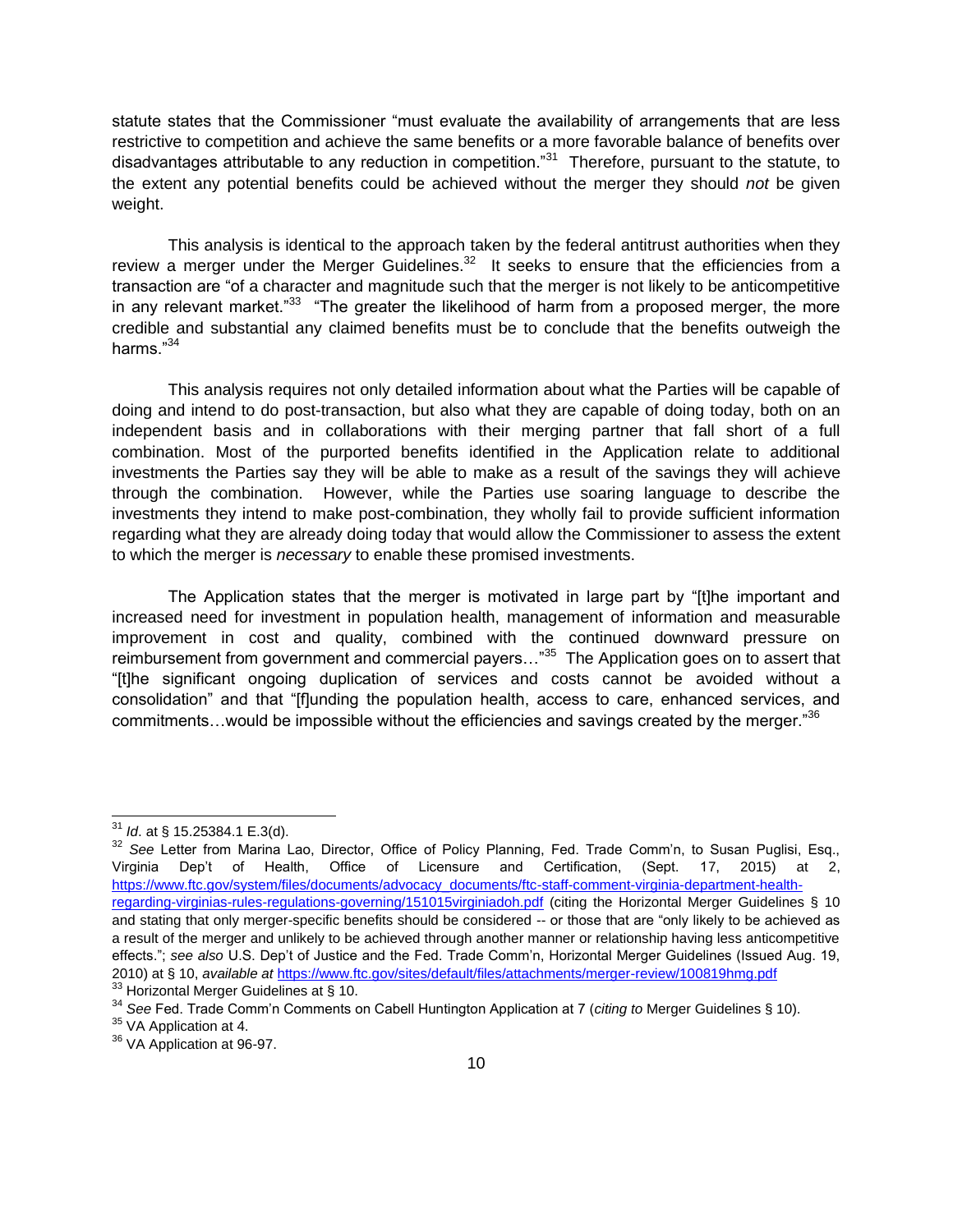Yet, the Parties offer no detailed information as to (1) what the Parties are investing in these areas today, (2) the scale of any financial pressures they are likely to face, or (3) their likely impact on the Parties in the years to come.<sup>37</sup>

#### <span id="page-12-0"></span>**A. The Parties proposed benefits do not reflect significant investments beyond what they are doing currently**

*Publicly available information suggests that one possible reason for these omissions is that the purported benefits identified by the Parties reflect little more than what the Parties are already able to do today on an independent basis*. For example, many of the investment commitments asserted by the Parties do not reflect increases beyond the Parties' current level of spending, as shown below in Table A:

| Table A. Comparison of Proposed Benefits vs. Current Activities |  |
|-----------------------------------------------------------------|--|
|-----------------------------------------------------------------|--|

| <b>Merger Benefit Identified by the Parties</b>                                                              | <b>Parties' Activities Today</b>                  |
|--------------------------------------------------------------------------------------------------------------|---------------------------------------------------|
| Invest not less than \$75 million over ten years in $\vert$ Each party is already spending approximately \$5 |                                                   |
| population health improvements, committed                                                                    | million annually on community<br>health           |
| through a regional ten-year plan. <sup>38</sup>                                                              | improvement services, which would total           |
|                                                                                                              | approximately \$100 million in combined           |
|                                                                                                              | spending over the same period if the Parties      |
|                                                                                                              | continue spending at the same pace. <sup>39</sup> |

 $37$  Even had the Parties provided information sufficient to assess any financial pressures they may face in the years to come, these generic financial pressures do not begin to rise to the level at which they would be considered relevant from an antitrust perspective. Under traditional merger analysis, a firm's struggling financial situation is only a justification for an otherwise anticompetitive merger if the company qualifies as "failing" in that it is likely to exit the relevant market. *See* Horizontal Merger Guidelines at § 11. Antitrust case law reserves this designation for "extreme" instances. *Id.* ("This is an extreme instance of the more general circumstance in which the competitive significance of one of the merging firms is declining; the projected market share and significance of the exiting firm is zero") To be a failing firm, the company would need to demonstrate that it will be unable to meet its financial obligations in the near future -- something which the Parties do not even attempt to assert in the Application.

<sup>&</sup>lt;sup>38</sup> VA Application at 6.

<sup>&</sup>lt;sup>39</sup> Wellmont Health System, Report to Our Communities, Serving and caring beyond hospital walls, FY2014, at 4, [http://www.wellmont.org/uploadedFiles/Content/Our\\_Mission/Community\\_Benefit/Wellmont-Report-to-Our-](http://www.wellmont.org/uploadedFiles/Content/Our_Mission/Community_Benefit/Wellmont-Report-to-Our-Communities-fy14.pdf)

[Communities-fy14.pdf](http://www.wellmont.org/uploadedFiles/Content/Our_Mission/Community_Benefit/Wellmont-Report-to-Our-Communities-fy14.pdf) (stating that Wellmont spend \$5,541.065 on Community Health Education and Outreach); Mountain States Health Alliance, Building Healthy Communities, 2014 Community Report, [https://www.mountainstateshealth.com/sites/default/files/documents/MTN-](https://www.mountainstateshealth.com/sites/default/files/documents/MTN-150141_050815_2015%20Community%20Report_WEB.pdf)

[<sup>150141</sup>\\_050815\\_2015%20Community%20Report\\_WEB.pdf](https://www.mountainstateshealth.com/sites/default/files/documents/MTN-150141_050815_2015%20Community%20Report_WEB.pdf) (stating that in 2014 Mountain States spent \$4,915,162 on Community Health Improvement Services).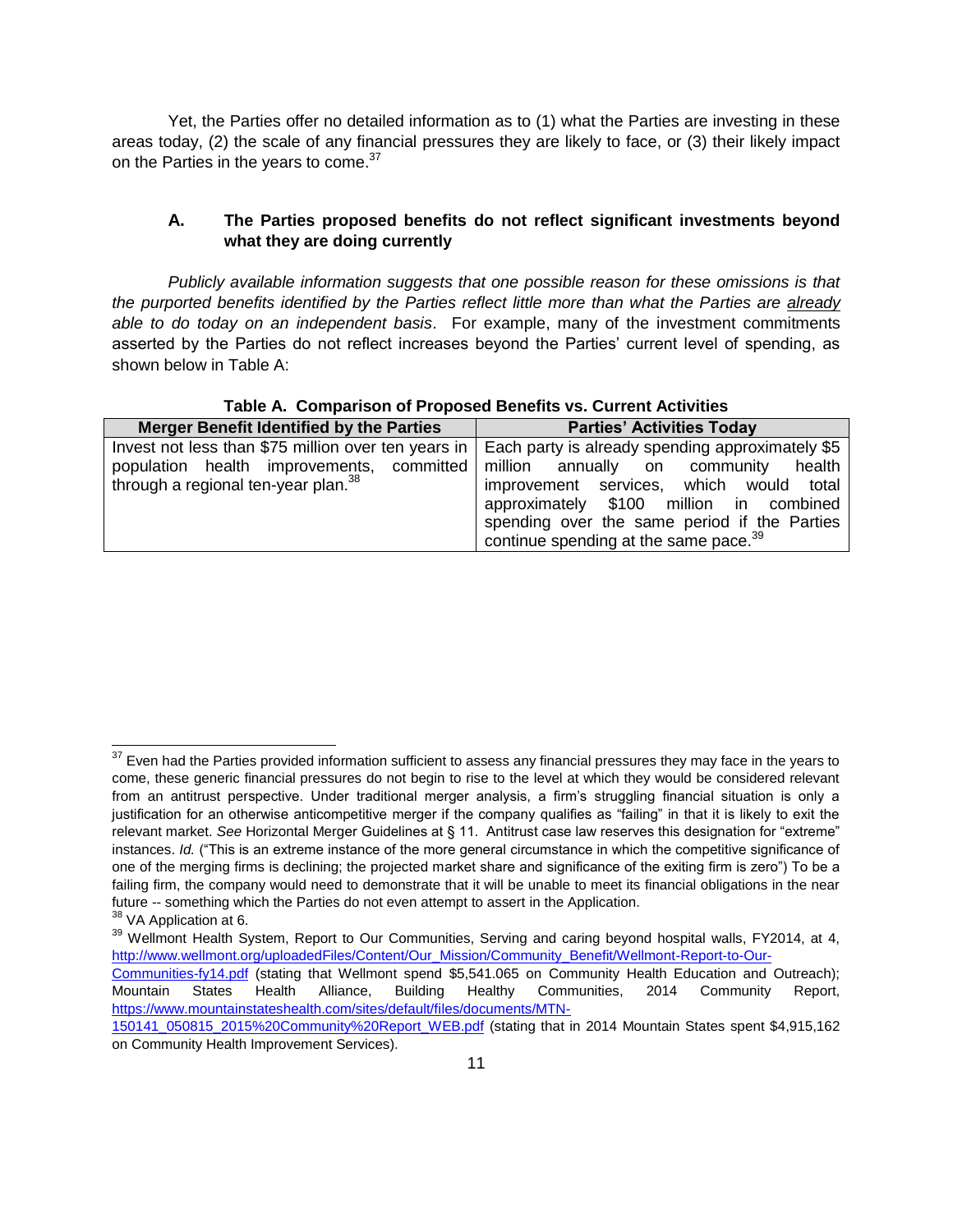| <b>Merger Benefit Identified by the Parties</b>                                                                                                                                                                                                                                                                                                                                                | <b>Parties' Activities Today</b>                                                                                                                                                                                                                                                                                                                                                                                                                                                                                  |  |  |
|------------------------------------------------------------------------------------------------------------------------------------------------------------------------------------------------------------------------------------------------------------------------------------------------------------------------------------------------------------------------------------------------|-------------------------------------------------------------------------------------------------------------------------------------------------------------------------------------------------------------------------------------------------------------------------------------------------------------------------------------------------------------------------------------------------------------------------------------------------------------------------------------------------------------------|--|--|
| Invest not less than \$140 million over ten years<br>to expand mental health, addiction recovery, and<br>substance abuse prevention programs; develop<br>healthcare- and community-based<br>both<br>resources for children's health across the region;<br>meet regional physician needs and address<br>service gaps and preserve and expand rural<br>services and access points. <sup>40</sup> | In 2013 Mountain States alone invested \$4.9<br>million in community health improvement<br>services, including Respond hotline, a 24/7 help<br>call line for individuals experiencing mental<br>health crises and \$12.8 million in subsidized<br>health services, including mental<br>health<br>(provided at Woodbridge Hospital). <sup>41</sup> The<br>amounts -- spent by only one of the health<br>systems -- are more than the average, \$14<br>million the New Health System is committing to<br>each year. |  |  |
| Invest not less than \$85 million over ten years to<br>develop and grow academic and research<br>and support<br>opportunities<br>post-graduate<br>healthcare training. <sup>42</sup>                                                                                                                                                                                                           | In 2014 alone, Wellmont spent over \$6 million on<br>training and education for health<br>care<br>professionals, <sup>43</sup> and Mountain States spent just<br>under \$12 million. <sup>44</sup> At this rate of combined<br>spending, the Parties would hit \$85 million in just<br>under five years.                                                                                                                                                                                                          |  |  |

 $\overline{a}$ <sup>40</sup> VA Application at 6.

<sup>41</sup> *See* Community Benefit, Mountain States Health Alliance, [https://www.mountainstateshealth.com/about](https://www.mountainstateshealth.com/about-us/community-benefit)[us/community-benefit.](https://www.mountainstateshealth.com/about-us/community-benefit)

<sup>42</sup> VA Application at 6.

<sup>&</sup>lt;sup>43</sup> Wellmont Health System, REPORT TO OUR COMMUNITIES, SERVING AND CARING BEYOND HOSPITAL WALLS, FY2014, at 4, [http://www.wellmont.org/uploadedFiles/Content/Our\\_Mission/Community\\_Benefit/Wellmont-Report-to-Our-](http://www.wellmont.org/uploadedFiles/Content/Our_Mission/Community_Benefit/Wellmont-Report-to-Our-Communities-fy14.pdf)

[Communities-fy14.pdf](http://www.wellmont.org/uploadedFiles/Content/Our_Mission/Community_Benefit/Wellmont-Report-to-Our-Communities-fy14.pdf) (stating that Wellmont spent \$6,077,250 on Training and Education for Health Care Professionals).<br><sup>44</sup> Mountain

<sup>44</sup> Mountain States Health Alliance, Building Healthy Communities, 2014 Community Report, at 14, [https://www.mountainstateshealth.com/sites/default/files/documents/MTN-](https://www.mountainstateshealth.com/sites/default/files/documents/MTN-150141_050815_2015%20Community%20Report_WEB.pdf)

[<sup>150141</sup>\\_050815\\_2015%20Community%20Report\\_WEB.pdf](https://www.mountainstateshealth.com/sites/default/files/documents/MTN-150141_050815_2015%20Community%20Report_WEB.pdf) (stating that Mountain States spent \$11,959,474 on health profession education).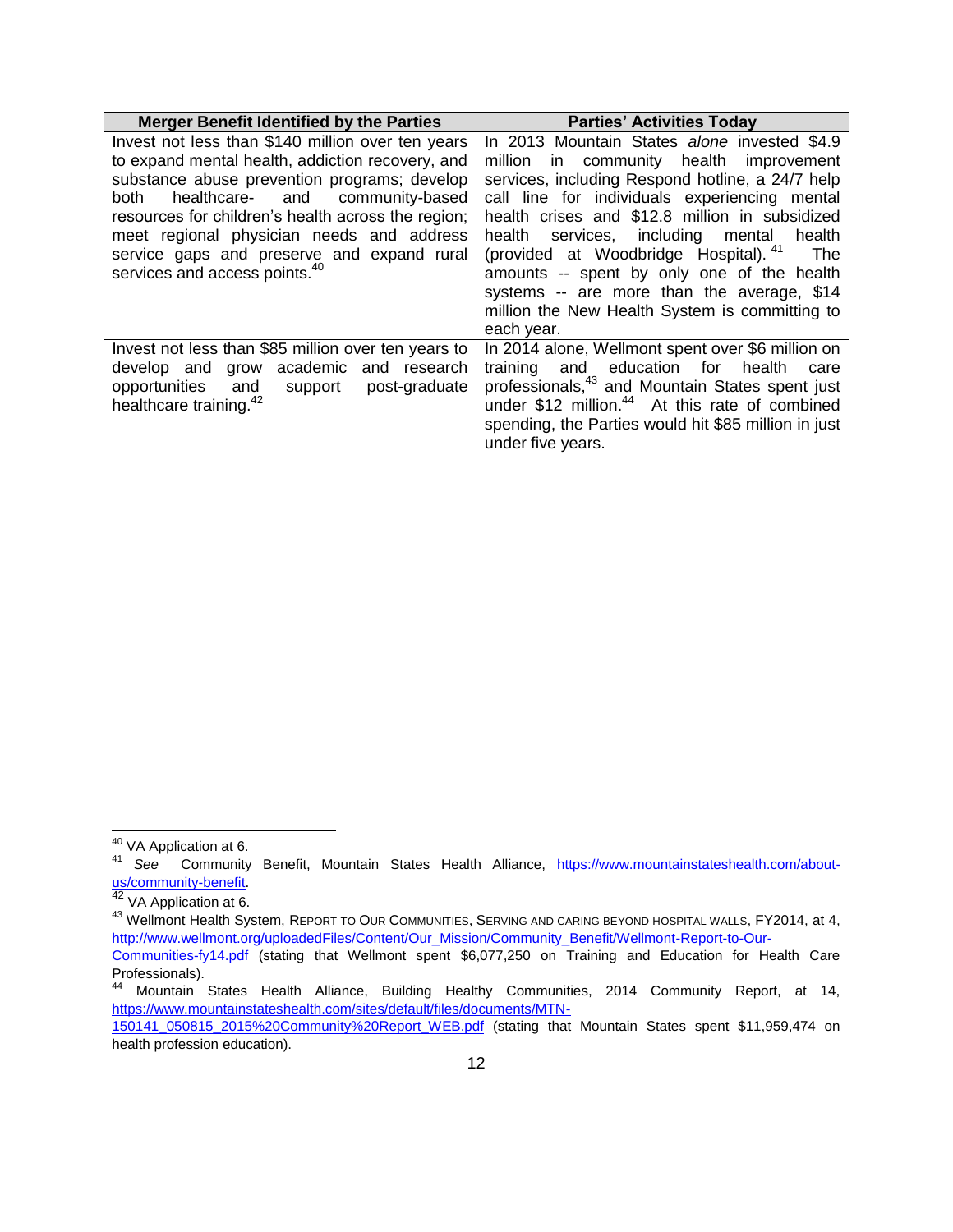| <b>Merger Benefit Identified by the Parties</b>                                                                                                                                                  | <b>Parties' Activities Today</b>                                                                                                                                                                                                                                                                                                                                                                                                                                                                                                                |
|--------------------------------------------------------------------------------------------------------------------------------------------------------------------------------------------------|-------------------------------------------------------------------------------------------------------------------------------------------------------------------------------------------------------------------------------------------------------------------------------------------------------------------------------------------------------------------------------------------------------------------------------------------------------------------------------------------------------------------------------------------------|
| Invest approximately \$150 million over ten years<br>to facilitate the regional exchange of health<br>information among participating providers and to<br>establish an EHR system. <sup>45</sup> | Wellmont already agreed to participate in the<br>OnePartner Health Information Exchange, a<br>regional community initiative that enables the<br>electronic exchange of health information across<br>organizations to provide more timely, efficient<br>and effective patient-centered care to the<br>community. <sup>46</sup>                                                                                                                                                                                                                   |
|                                                                                                                                                                                                  | Wellmont spent \$59,505,490 in 2014 alone on<br>Information Technology capital expenditures,<br>and during the period FY2012-FY2014, it<br>invested more than \$113 million in IT systems. <sup>47</sup>                                                                                                                                                                                                                                                                                                                                        |
| Make "major" investments in programs and<br>partnerships to help address and ameliorate<br>behavioral and addiction problems. <sup>48</sup>                                                      | May 2016 Mountain States and East<br>In In<br>Tennessee State University announced plans for<br>a joint venture to support the newly established<br>Center for Prescription Drug Abuse Prevention<br>and Treatment at ETSU. The Center is a<br>medication-assisted addiction treatment facility,<br>adding a needed service to the existing Mountain<br>States-ETSU<br>partnership<br>on<br>mental<br>health. Mountain States will have operational<br>control over the center, with ETSU physicians<br>assisting with treatment. <sup>49</sup> |

As demonstrated by this chart, either the Parties are not willing to commit to much more than they are already doing, or conversely, one must question the reliability of their statements regarding the extent of their claimed community benefits.

The analysis also suggests that the Parties are relatively financially strong today, as they are apparently capable of making substantial community investments. The Parties have been required to submit financial information in order to substantiate the purported benefits and rationale behind this Application. This has not been made publicly available so we cannot comment on the

[Communities-fy14.pdf](http://www.wellmont.org/uploadedFiles/Content/Our_Mission/Community_Benefit/Wellmont-Report-to-Our-Communities-fy14.pdf) (stating that Wellmont spent \$59,505,490 on information technology); Wellmont Health System, Fiscal 2013 Report to Our Communities, [http://www.wellmont.org/uploadedFiles/Content/Our\\_Mission/Community\\_Benefit/Wellmont-Health-System-FY13-](http://www.wellmont.org/uploadedFiles/Content/Our_Mission/Community_Benefit/Wellmont-Health-System-FY13-Community-Benefit-Report.pdf) [Community-Benefit-Report.pdf](http://www.wellmont.org/uploadedFiles/Content/Our_Mission/Community_Benefit/Wellmont-Health-System-FY13-Community-Benefit-Report.pdf) (stating that Wellmont spent \$34,930,620 on information technology); Wellmont Health System, Fiscal 2012 Report to Our Communities, at 30, [https://www.wellmont.org/uploadedFiles/Content/Our\\_Mission/About\\_Us/Community\\_Benefit/1090772\\_FY%202012](https://www.wellmont.org/uploadedFiles/Content/Our_Mission/About_Us/Community_Benefit/1090772_FY%202012%20CBR_For%20WEB(1).pdf) [%20CBR\\_For%20WEB\(1\).pdf](https://www.wellmont.org/uploadedFiles/Content/Our_Mission/About_Us/Community_Benefit/1090772_FY%202012%20CBR_For%20WEB(1).pdf) (stating that Wellmont spent \$18,936,155 on information technology). <sup>48</sup> VA Application at 9.

 $\overline{a}$ <sup>45</sup> VA Application at 6.

<sup>46</sup> Wellmont Health System, REPORT TO OUR COMMUNITIES, SERVING AND CARING BEYOND HOSPITAL WALLS, FY2014, at 12, [http://www.wellmont.org/uploadedFiles/Content/Our\\_Mission/Community\\_Benefit/Wellmont-Report-to-Our-](http://www.wellmont.org/uploadedFiles/Content/Our_Mission/Community_Benefit/Wellmont-Report-to-Our-Communities-fy14.pdf)[Communities-fy14.pdf](http://www.wellmont.org/uploadedFiles/Content/Our_Mission/Community_Benefit/Wellmont-Report-to-Our-Communities-fy14.pdf)

<sup>&</sup>lt;sup>47</sup> Wellmont Health System, REPORT TO OUR COMMUNITIES, SERVING AND CARING BEYOND HOSPITAL WALLS, FY2014, at 4, [http://www.wellmont.org/uploadedFiles/Content/Our\\_Mission/Community\\_Benefit/Wellmont-Report-to-Our-](http://www.wellmont.org/uploadedFiles/Content/Our_Mission/Community_Benefit/Wellmont-Report-to-Our-Communities-fy14.pdf)

<sup>49</sup> *See Mountain States Partner in Expanded Effort*, Eastern Tennessee State University (May 11, 2016), [http://www.etsu.edu/news/2016/05\\_may/etsumshajointventure.aspx.](http://www.etsu.edu/news/2016/05_may/etsumshajointventure.aspx)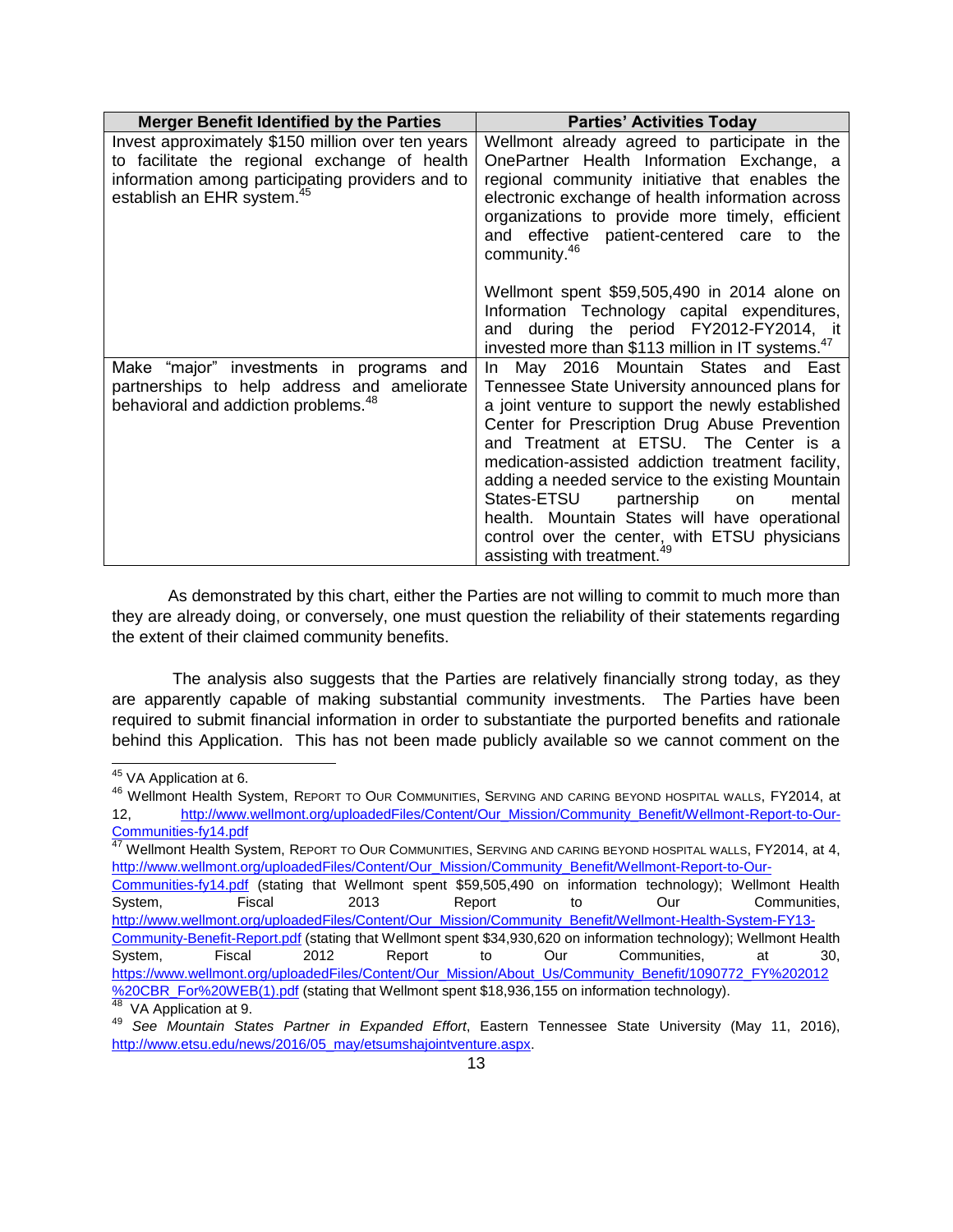<span id="page-15-0"></span>financial viability of the Parties or whether their reasoning is sound. *We urge the Authority and Commissioner to closely evaluate this and other related non-publicly available information*.

# **B. The purported benefits could be achieved without merging with their closest competitors**

This additional context also makes clear that these purported investment benefits are not merger-specific. Even setting aside the fact that the investments touted by the Parties reflect nothing more than the Parties' current activities, the Application does not provide any detailed information that would establish that these benefits would not be possible through other means that would not raise antitrust concerns, such as partnerships with other parties and/or more limited forms of collaboration by the Parties.

First and foremost, there is ample evidence that other health care organizations demonstrated an interest in partnering with Wellmont. The Application states that Wellmont received proposals from eight health systems aside from Mountain States, but offers no information regarding whether partnerships with these other health systems would have generated similar benefits while raising substantially fewer competitive concerns (if any at all).<sup>50</sup> As the statute explicitly says, the Commissioner must evaluate alternative arrangements. Therefore, the Parties should be required to provide more concrete detail on this point.

Indeed, the Parties attempt to justify their refusal to engage in partnerships with health systems from outside the area (which would raise far fewer competitive concerns, if any) by asserting the importance of local control. However, there are numerous examples of health systems from outside a region acquiring a local system and bolstering the competitiveness of that local system and allowing the local hospital system to retain local control. For example, Novant Health recently entered the Virginia market through its acquisition of Prince William hospital, and subsequently built a new facility -- Haymarket Medical Center, a four-story, 60-bed community hospital.<sup>51</sup> In January 2016, Novant entered a regional partnership agreement to collaborate with UVA Health System, $52$  which has already proven effective in steering members to UVA and away from reportedly more expensive facilities.

Duke LifePoint is another example of a healthcare system that acquires or affiliates with community hospitals and bolsters the competitiveness of those local hospitals. Duke offers the

 $\overline{a}$ 

 $50$  At least one news report identifies five other health systems as potentially vying for a partnership with Wellmont: Covenant Health (Knoxville, TN), Carilion Clinic (Roanoke, VA), Novant Health (Winston-Salem, NC), Sentara Healthcare (Norfolk, VA), and Carolinas Healthcare System (Charlotte, NC). Helen Adamopoulos, *Who are Wellmont's 6 Possible Partners?*, BECKER'S HOSPITAL REVIEW (Aug. 19, 2014), [http://www.beckershospitalreview.com/hospital-transactions-and-valuation/who-are-wellmont-s-6-possible-](http://www.beckershospitalreview.com/hospital-transactions-and-valuation/who-are-wellmont-s-6-possible-partners.html)

[partners.html.](http://www.beckershospitalreview.com/hospital-transactions-and-valuation/who-are-wellmont-s-6-possible-partners.html) Partnerships between Wellmont and any of the other health systems listed here would have raised far fewer, if any, antitrust concerns.

<sup>51</sup> *Novant Health Announces Opening of Haymarket Medical Center*, POTOMAC LOCAL (Mar. 28, 2014), [http://potomaclocal.com/2014/03/28/novant-health-announces-opening-of-haymarket-medical-center/.](http://potomaclocal.com/2014/03/28/novant-health-announces-opening-of-haymarket-medical-center/)

<sup>52</sup> Eric Swensen, *Novant Health and UVA Health System Close on Partnership*, UVATODAY (Jan. 6, 2016), [https://news.virginia.edu/content/novant-health-and-uva-health-system-close-partnership.](https://news.virginia.edu/content/novant-health-and-uva-health-system-close-partnership)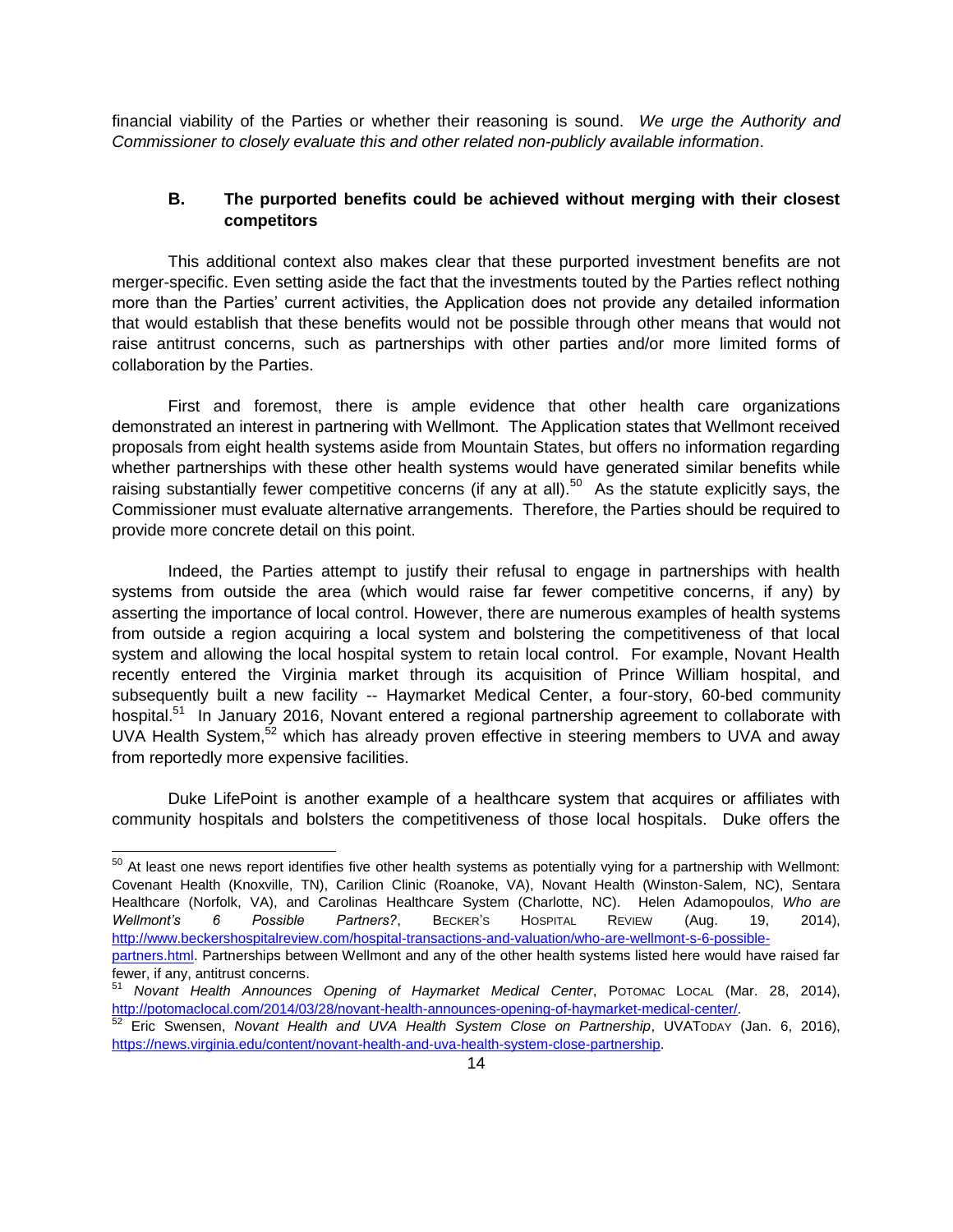community hospitals guidance on clinical service development and access to specialized medical services to meet the communities' needs, while LifePoint offers its expertise in operating community hospitals. Hospitals acquired by Duke LifePoint benefit from financial stability and large investments in local services and technology.<sup>53</sup>

Hospitals in the Duke LifePoint system have a track record of improving the quality of and access to care in their communities. For example, in 2014 Duke LifePoint acquired Harris Regional Hospital, located in rural western North Carolina. Within a year the hospital broke ground on a new emergency department facility, nearly doubling the number of beds that the previous space housed. By 2016, Harris Regional announced plans to expand cardiology services for the region. The partnership with Duke LifePoint enabled these improvements, as the acquisition agreement included a commitment to invest \$43 million to help the hospital system grow and expand services for the region. $54$ 

There are other useful examples from other parts of the country as well. UC Health is another example. In Colorado Springs, Memorial Hospital voted to lease the hospital to University of Colorado in 2012, a decision that brought \$1.8 billion to the city over time and promised to expand the hospitals' legacy of delivering health care in the region.<sup>55</sup> Through the transaction Memorial Hospital retained ownership of its buildings and local control, all while securing its financial future and obtaining access to a nearby academic medical center. University of Colorado had previously merged with Poudre Valley Health in a transaction where that community hospital continued to exist as a separate entity and had shared control of the board of directors.<sup>56</sup> The combined system is now called UC Health.

In another example, Marquette General Health System in Michigan's Upper Peninsula broke ground on a \$290 million state-of-the-art medical facility this year, after Duke LifePoint pledged \$350 million in capital investments upon acquiring the hospital in 2013. By equipping Marquette General with the expertise and capabilities to handle complex patients, Duke LifePoint aims to treat patients closer to home rather than several hours away at the nearest major hospitals.<sup>57</sup>

l

<sup>53</sup> *Duke University Health System and LifePoint Hospitals Partner to Create Innovative Options for Community Hospitals, Duke Medicine* (Feb. 31, 2011), [http://corporate.dukemedicine.org/news\\_and\\_publications/news\\_office/news/duke-university-health-system-and](http://corporate.dukemedicine.org/news_and_publications/news_office/news/duke-university-health-system-and-lifepoint-hospitals-partner-to-create-innovative-options-for-community-hospitals)[lifepoint-hospitals-partner-to-create-innovative-options-for-community-hospitals.](http://corporate.dukemedicine.org/news_and_publications/news_office/news/duke-university-health-system-and-lifepoint-hospitals-partner-to-create-innovative-options-for-community-hospitals)

<sup>54</sup> *WestCare Health System Acquired by Duke LifePoint, Duke Life Point Healthcare* (Aug. 1, 2014), [http://www.dukelifepointhealthcare.com/Articles/westcare\\_health\\_system\\_acquired\\_by\\_duke\\_lifepoint.aspx](http://www.dukelifepointhealthcare.com/Articles/westcare_health_system_acquired_by_duke_lifepoint.aspx)

<sup>55</sup> *See University of Colorado Moving Forward With Memorial Health System*, CU Connections, University of Colorado (Aug. 30, 2012), *available at* [https://connections.cu.edu/stories/university-colorado-moving-forward](https://connections.cu.edu/stories/university-colorado-moving-forward-memorial-health-system)[memorial-health-system.](https://connections.cu.edu/stories/university-colorado-moving-forward-memorial-health-system)

<sup>56</sup> *See* Rulon F. Stacey, PhD, FACHE, President, Presentation, University of Colorado Health: A Transformational Partnership at the Colorado General Assembly Joint Budget Committee (Sept. 20, 2012), [http://www.tornado.state.co.us/gov\\_dir/leg\\_dir/jbc/CUHealth-09-20-12.pdf](http://www.tornado.state.co.us/gov_dir/leg_dir/jbc/CUHealth-09-20-12.pdf) (noting that each hospital was to continue to exist as a separate entity and control operations with a shared bottom line and a shared board of directors).

<sup>57</sup> *UP Health System – Marquette Breaks Ground on \$300+ Million Medical Campus,* UP Health System – Marquette, (May 26, 2016), [http://www.mgh.org/hospital-news/up-health-system-marquette-breaks-ground-on-300-million](http://www.mgh.org/hospital-news/up-health-system-marquette-breaks-ground-on-300-million-medical-campus)[medical-campus.](http://www.mgh.org/hospital-news/up-health-system-marquette-breaks-ground-on-300-million-medical-campus)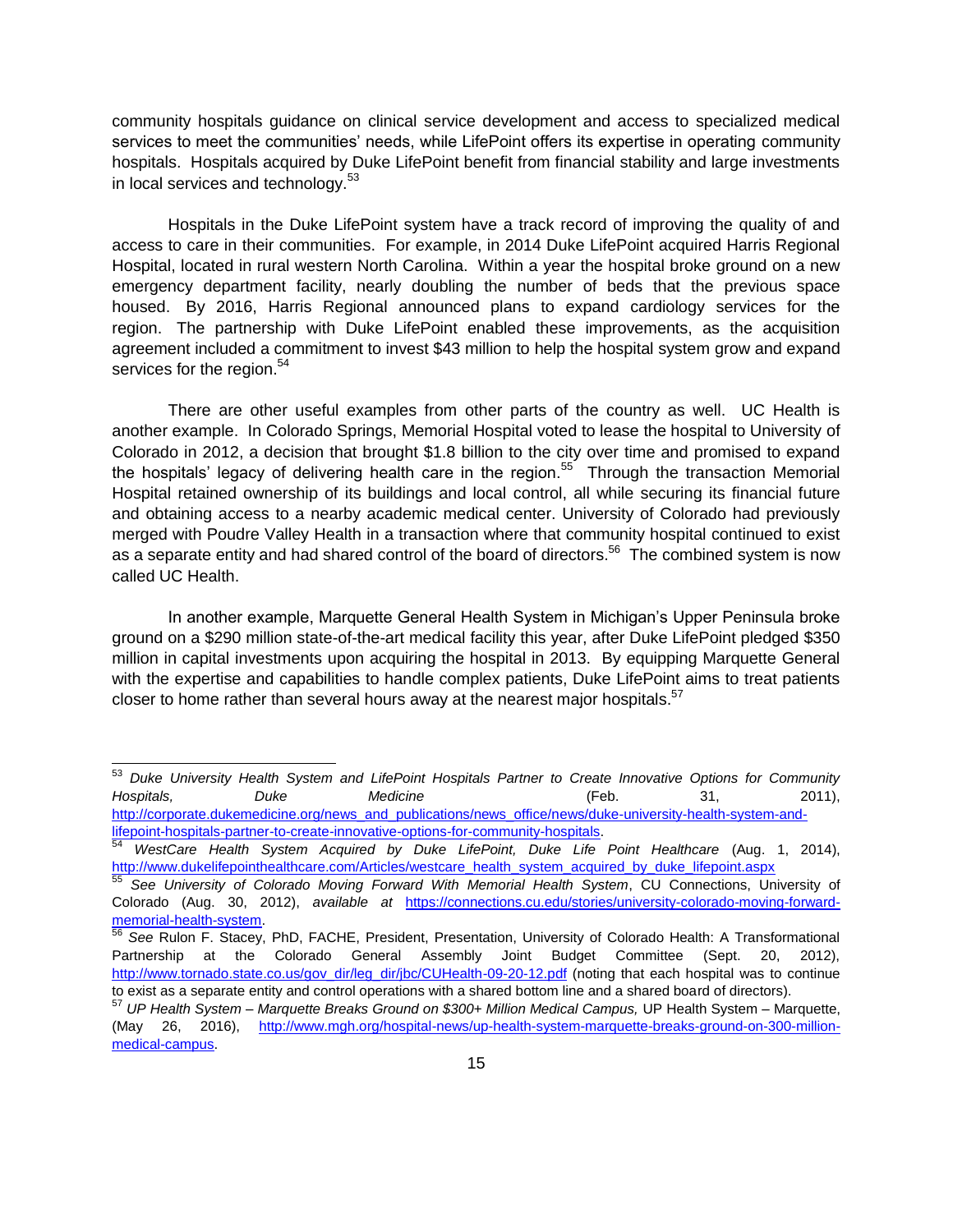Novant Health, Duke LifePoint, and UC Health System are just a few of many examples where acquisition or affiliation with an outside system still resulted in substantial benefit for the local community.

Second, the Applications do not offer any detailed explanation as to why the Parties could not achieve many of the same efficiencies and benefits through collaboration rather than a full combination. The Application states that "[t]he Parties have attempted to collaborate with respect to quality improvement methodologies and related projects" but that these efforts "have been unsuccessful due to the competitive environment, the inability to share proprietary information, and the lack of a common clinical information system."<sup>58</sup> The Application does not, however, explain why the Parties have not attempted to collaborate in the myriad ways that would not raise competition concerns anywhere near the level of risk posed by the proposed merger -- other than citing the need to avoid duplication of services or costs.<sup>59</sup>

For example, the Application cites as an example of the types of collaboration possible with the merger that the Parties will be able to consolidate their air ambulance services with a single provider and also consolidate their competing Level I Trauma Centers.<sup>60</sup> The FTC and DOJ have issued guidance explaining that in most circumstances hospital joint ventures involving specialized clinical or other expensive health care services do not raise significant antitrust concerns.<sup>61</sup>

More specifically, under this guidance, the federal antitrust enforcers utilize a flexible analysis to take into consideration the nature and effect of the joint venture, the characteristics of the services involved and of the hospital industry generally, and the reasons for, and purposes of, the venture. It also allows for consideration of the efficiencies that will result from the venture.<sup>62</sup> Even though the parties argue that this merger is necessary to avoid duplication of services or costs - duplicative services and costs can also be addressed through a joint venture. A joint venture amongst the providers of air ambulance services or Level I Trauma Centers likely could attain the desirable efficiencies with far fewer anticompetitive effects.

These types of non-merger collaborations have proven successful in other systems. For example, in Norfolk, VA, Sentara Norfolk General ("Sentara") collaborates with Children's Hospital of the King's Daughters ("CHKD") in the treatment of babies requiring neonatal intensive care treatment. Babies that are born at Sentara's high-risk obstetrics program that require this level of care are sent to CHKD's neonatal intensive care unit. The President and CEO of CHKD describes the arrangement as "a very collaborative working relationship that…results in the highest quality of

l

<sup>&</sup>lt;sup>58</sup> VA Application at 24-25.

<sup>59</sup> *See* i*d.* at 96.

 $60$  VA Application at 23-24, 38-39. As an initial matter, it is not clear what the Parties' intentions are with respect to their Level I Trauma Centers by citing this as a form of collaboration possible only with merger. Do they intend to close one of these centers? If so, which one? Alternatively, do they intend to make one into a Level 2 trauma center rather than close it?

<sup>&</sup>lt;sup>61</sup> See U.S. Dep't of Justice and the Fed. Trade Comm'n, Statements of Antitrust Enforcement Policy in Health Care (August 1996), Statement 3, *available at* [https://www.justice.gov/atr/statements-antitrust-enforcement-policy-health](https://www.justice.gov/atr/statements-antitrust-enforcement-policy-health-care)[care.](https://www.justice.gov/atr/statements-antitrust-enforcement-policy-health-care)

<sup>62</sup> *Id.*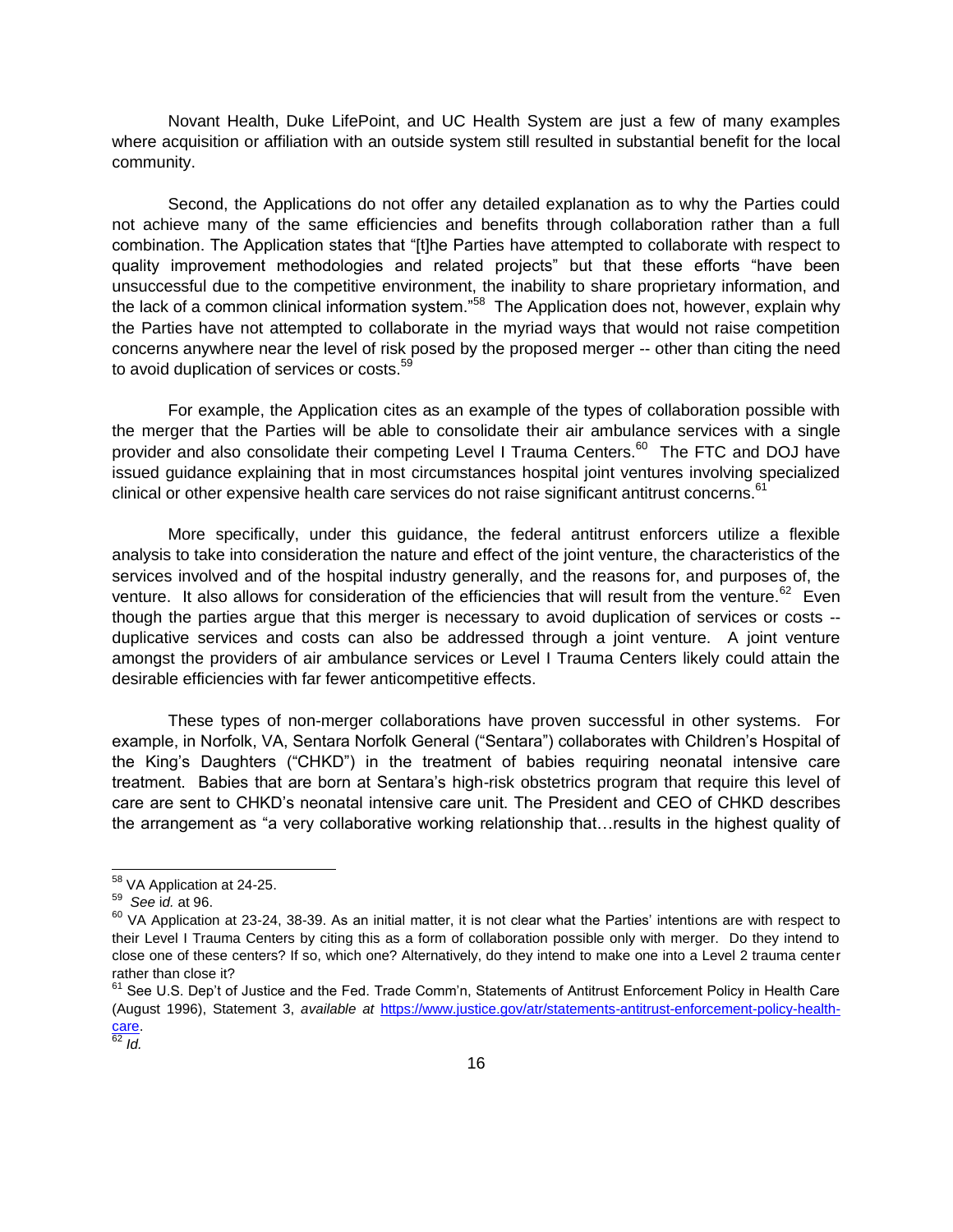care for those very compromised babies."<sup>63</sup> Also for example, Silver Cross Hospital, located in New Lenox, Illinois, pursues strategic partnerships with major hospitals and specialty institutions in specific clinical service lines as an alternative to mergers. Silver Cross has had success in both providing high quality care to its community and maintaining financial stability during a time of contraction in inpatient care.<sup>64</sup>

# <span id="page-18-0"></span>**IV. The Commitments Offered by the Parties Are Not a Replacement for Competition and Will Not Adequately Protect Patients Against Competitive Harm**

As explained above and in our comments on the proposed Cooperative Agreement regulations, <sup>65</sup> commitments and state supervision are never able to fully replicate the benefits that result from actual competition. Nevertheless, if the Commissioner decides to approve the Application, it is essential that the Parties' commitments be designed and structured in such a way as to mirror the results of competition to the greatest extent possible. To this end, the Parties should be held to commitments that are both meaningful and enforceable.

Unfortunately, as proposed in the Application, many of the "commitments" made by the Parties are (i) little more than promises to continue doing what they are already doing; (ii) too vague to be meaningful or enforceable; (iii) commitments to merely report rather than to achieve outcomes; and/or (iv) structured in such a way that fails to provide an effective means of protecting against the negative effects of the merger.

Enforceability is especially critical as the Commissioner must actively supervise the Cooperative Agreement in order for federal antitrust immunity to apply. Moreover, as discussed further below, there may be no turning back once this Cooperative Agreement is enacted since a realistic plan of separation is nearly impossible to craft. Accordingly, protections built into the Cooperative Agreement must be both **specific** and **evolving** to reflect what is happing elsewhere in the competitive world -- something that is nearly impossible to do.

In this section we address many of the clear deficiencies in the commitments proposed by the Parties. However, it is important to note at the outset that the Application makes clear that the Parties have not actually proposed accountability measures, and so it is impossible to assess in any level of detail these commitments on the face of the Application alone. Instead, the Parties propose that the actual measures be developed by the Commissioner and the Parties in the course of the approval process.<sup>66</sup> If this approach is adopted by the Commissioner, this process should be done in a transparent fashion, including the opportunity for public comment and input. At a minimum the

<sup>&</sup>lt;sup>63</sup> Tammie Smith, *Norfolk Children's Hospital Could Be Model for Richmond*, Richmond Times Dispatch (Apr. 1, 2013), [http://www.richmond.com/life/health/article\\_4be013fe-aebe-5375-bb25-148ca4d21dff.html.](http://www.richmond.com/life/health/article_4be013fe-aebe-5375-bb25-148ca4d21dff.html)

<sup>64</sup> *See* Paul Pawlak and Ruth Colby, Why Our Independent Hospital Chose Partnerships Over a Merger, New England Journal of Medicine Catalyst (May 23, 2016), http://catalyst.nejm.org/when-to-choose-a-partnership-over-amerger-2/.

<sup>65</sup> *See* Submission of Anthem Health Plans of Virginia, Inc. (Trades as Anthem Blue Cross and Blue Shield in Virginia) to the Regulatory Advisory Panel on the Review by the Commissioner of Health of Virginia of a Proposed Cooperative Agreement Under § 15.2-5384.1 of the Code of Virginia, July 23, 2015.

<sup>&</sup>lt;sup>66</sup> VA Application at 133.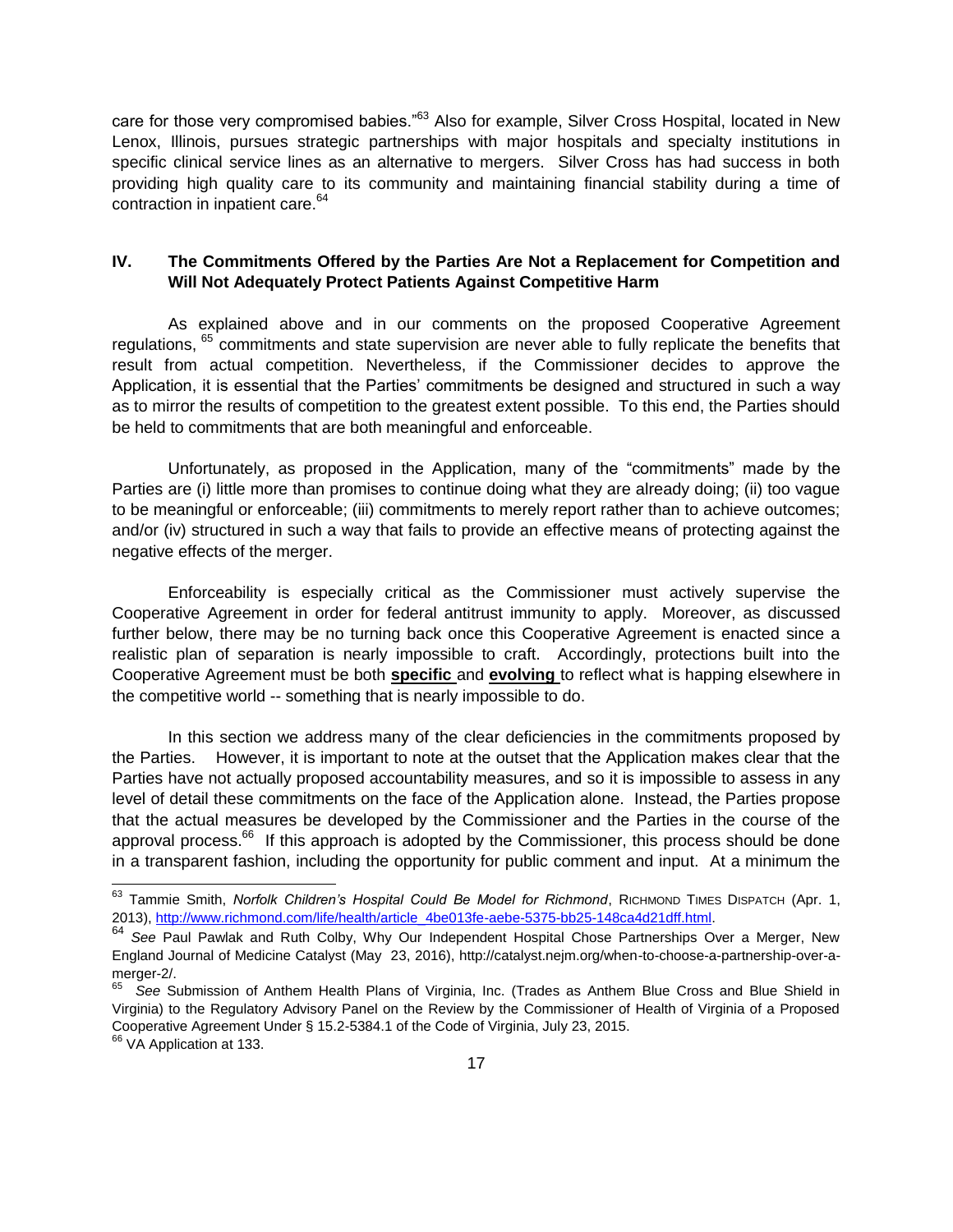Parties should be required to provide projected levels for each measure in the absence of the Cooperative Agreement, as required, so as to allow evaluation of the impact of the Cooperative Agreement and the commitments. $67$  The Parties and the Commissioners must also agree on the proposed accountability measures before the Application is approved.

# **A. Overall Achievement Scoring**

<span id="page-19-0"></span>A fatal flaw in the Parties' commitments is the system they propose for measuring compliance and the extent of a continuing benefit -- what they call the "Overall Achievement Score."<sup>68</sup> An Overall Achievement Score of 70% or greater will be "considered definitive evidence of Continuing Benefit, and the Virginia State Agreement shall remain in effect."<sup>69</sup> According to the Parties, the goal of this approach is to enable the Commissioner "to objectively track the progress of the Cooperative Agreement over time to ensure community health improvement" and whether "the Cooperative Agreement is in substantial compliance with the terms of the Letter Authorizing Cooperative Agreement and that the benefits of the Cooperative Agreement outweigh any disadvantages attributable to any reduction in competition resulting from the Cooperative Agreement.

But, the Overall Achievement Score does nothing of the sort because: (1) the Parties are not committing to achieve specific outcomes; they merely commit to report on a variety of undetermined metrics; (2) there is no basis for establishing that a score of 70% should be viewed as sufficient to outweigh the disadvantages arising from the loss in competition; and (3) the proposed system will not adequately ensure the Cooperative Agreement is in substantial compliance with the statutory requirements.

# *(1) Commitments to Report, But Not Necessarily Achieve Outcomes*

In Table 17.1 of the Application the Parties outline 29 different commitments. Some of these, if met, conceivably could offer substantial value to southwest Virginia and northeast Tennessee. However, as discussed above, the commitments are vague and underdeveloped since the Parties defer identifying specific measures or outcomes until the Department of Health weighs in. The Authority identified this issue in its May 27 letter to the Parties asking for supplemental materials, noting that the proposed accountability metric on nearly all of the commitments is *simply to report* and not actually to achieve any particular outcome.<sup>70</sup> The Parties have in fact committed to very little of substance. In order to fully evaluate whether the proposed benefits from the Application (the commitments in this case) outweigh the potential disadvantages, the Parties must outline specific commitments in detail – including adequate benchmarks that would allow a measurement of what the Parties have achieved compared to what they likely would have achieved absent the merger.

 $\overline{\phantom{a}}$ <sup>67</sup> *Id.* at 97.

<sup>68</sup> *Id.* at 118.

<sup>69</sup> *Id.* at 124.

<sup>70</sup> SWHA Supplemental Questions at 20.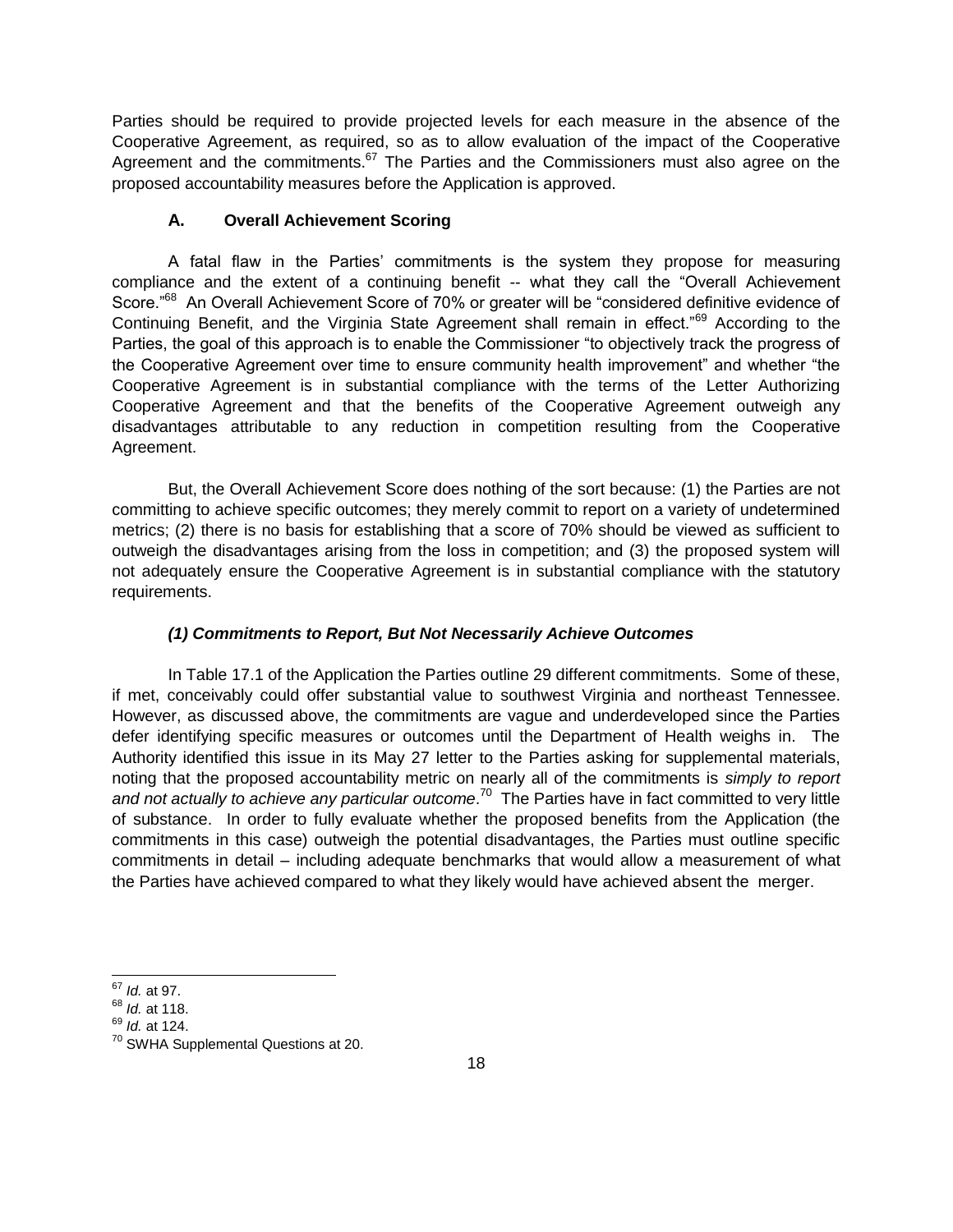# *(2) A Fatally Flawed Scoring System*

The Overall Achievement Score as proposed would weigh each of five categories of quantitative measures equally.<sup>71</sup> This approach does not reflect the vast differences in relative importance to patients and the community across the various commitments. For example, combining the "best of both organizations' career development programs" is given the same weight as the Parties' commitment to maintain three full-service tertiary hospitals.

Perhaps even more troubling is that this approach would effectively allow the Parties to unilaterally pick and choose from what is effectively a menu of commitments as to which they will comply with and which they will not. The representative example provided in the Application illustrates the flaws in this approach.<sup>72</sup> Table B below summarizes each of the commitments used in the example offered in the Application. In this example, when the equal weighting principal is combined with the proposed 70% threshold for a Continuing Benefit, as demonstrated in the table below, it becomes clear that the Parties could *fail to comply with a single commitment in two entire categories* ("Commitment to Improve Community Health" and "Expanding Access and Choice") and yet still receive a "passing" score. The same would be true if the Parties failed to comply with *any* of the commitments in Categories A ("Commitment to Improve Community Health") and B ("Enhanced Health Care Services") below.

 $71$  VA Application at 118. The five categories identified by the Parties are: (1) Commitment to Improve Community Health; (2) Enhanced Health Care Services Measures; (3) Expanding Access and Choice; (4) Improving Health Care Value: Managing Quality, Cost and Service; and (5) Investment in Health Education/Research and Commitment to Workforce. Id. at 118-124.

<sup>72</sup> *Id.* at 119, Table 15.12.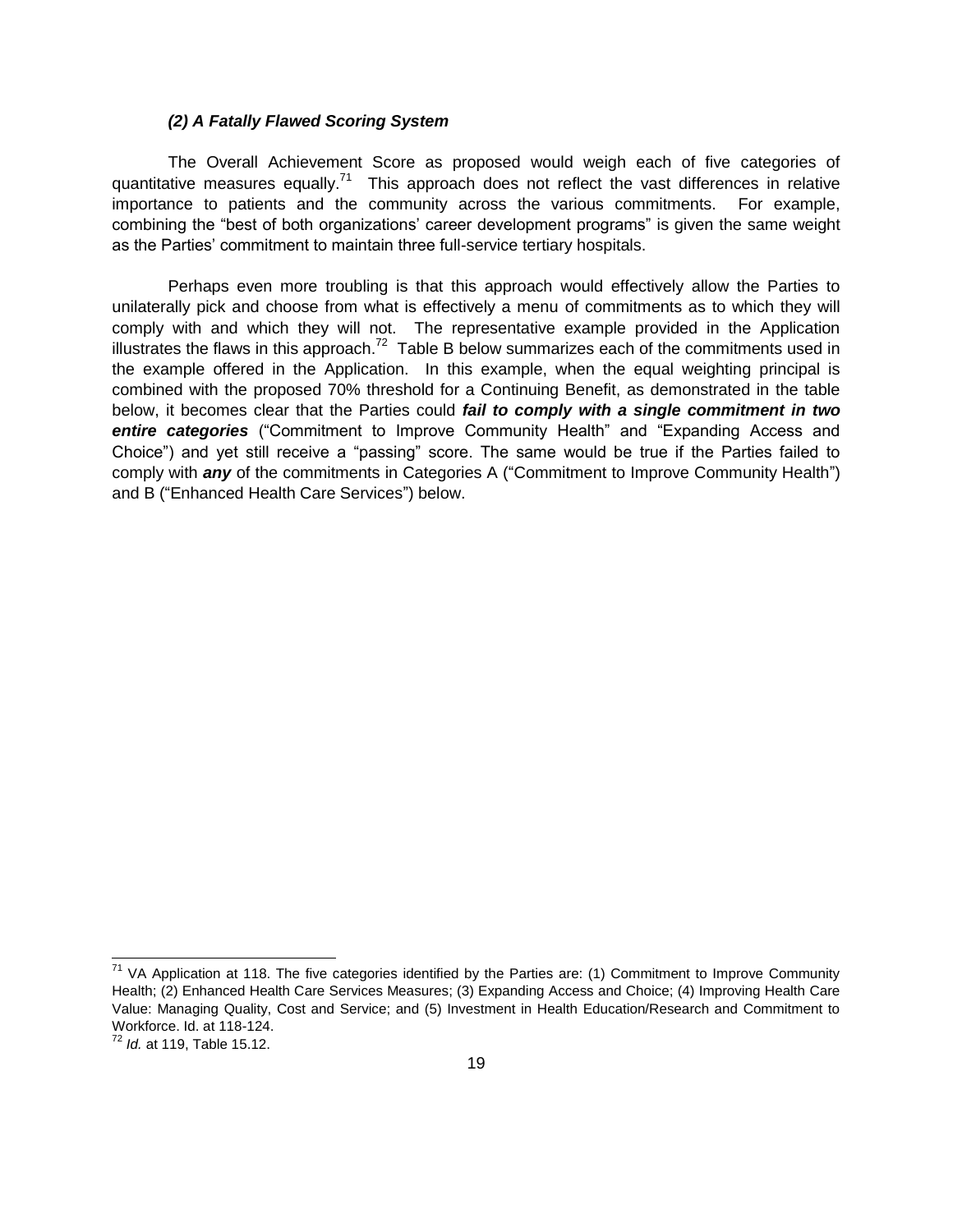| <b>Category</b>                  |                                                                                                                    | <b>Measures</b><br><b>Satisfied</b> | <b>Overall</b><br><b>Achievement</b><br><b>Score</b> |
|----------------------------------|--------------------------------------------------------------------------------------------------------------------|-------------------------------------|------------------------------------------------------|
|                                  | <b>A. Commitment to Improve Community Health</b>                                                                   | 0/3                                 |                                                      |
| 1.                               | Invest \$75 million over 10 years in population health                                                             | $\overline{\mathsf{X}}$             |                                                      |
| 2.                               | <b>Investment in Key Focus Areas</b>                                                                               | X                                   |                                                      |
| 3.                               | <b>Expanded quality reporting</b>                                                                                  | X                                   |                                                      |
|                                  | <b>B. Enhanced Health Care Services</b>                                                                            | 5/5                                 |                                                      |
| 1.                               | Invest \$140 million over 10 years pursuing specialty services                                                     | ŧ                                   |                                                      |
| 2.                               | New capacity for residential addiction recovery services                                                           | $\ddagger$                          |                                                      |
| 3.                               | Ensure recruitment and retention of pediatric subspecialists                                                       | ŧ                                   |                                                      |
| 4.                               | Develop pediatric specialty centers and emergency rooms in Kingsport and                                           | $\ddagger$                          |                                                      |
|                                  | Bristol, telemedicine and rotating specialty clinics in rural hospitals                                            |                                     |                                                      |
| 5.                               | Develop comprehensive physician needs assessment and recruitment plan                                              | $\overline{+}$                      |                                                      |
|                                  | every three years in each community                                                                                |                                     |                                                      |
|                                  | <b>C. Expanding Access and Choice</b>                                                                              | 0/6                                 |                                                      |
| 1.                               | All hospitals in operation at the effective date of the merger will remain                                         | $\mathsf{X}$                        |                                                      |
|                                  | operational                                                                                                        |                                     |                                                      |
| $\overline{2}$ .                 | Maintain three full-service tertiary referral hospitals in Johnson City,<br><b>Kingsport, and Bristol</b>          | $\overline{\mathsf{X}}$             |                                                      |
| 3.                               | Maintain open medical staffs at all facilities                                                                     | $\underline{X}$                     |                                                      |
| 4.                               | No exclusive contracting for physician services, with exceptions                                                   | $\mathsf{X}$                        |                                                      |
| 5.                               | Independent physicians not required to practice exclusively at the combined                                        | X                                   |                                                      |
|                                  | system                                                                                                             |                                     |                                                      |
| 6.                               | Combined system will not prohibit independent physicians from participating                                        | X.                                  |                                                      |
|                                  | in health plans and networks of their choice                                                                       |                                     |                                                      |
|                                  | D. Improving Health Care Value: Managing Quality, Cost and Service                                                 | 10/10                               |                                                      |
| 1.                               | Reduce commercial contracted fixed rate increases by 50% in first year                                             | Ŧ                                   |                                                      |
| 2.                               | Increases in subsequent years capped at CPI minus 0.25%                                                            | Ŧ                                   |                                                      |
| 3.                               | Include provisions for improved quality and value-based incentives                                                 |                                     |                                                      |
| 4.                               | Develop local, region-wide, clinical services network                                                              |                                     |                                                      |
| 5.                               | <b>Common Clinical IT Platform</b>                                                                                 |                                     |                                                      |
| 6.                               | Health information exchange open to community providers                                                            | $\ddagger$                          |                                                      |
| 7.                               | Establish annual priorities related to quality improvement                                                         | ŧ                                   |                                                      |
| 8.                               | Negotiate with principal payers in good faith on commercially reasonable<br>terms                                  | Ť                                   |                                                      |
| 9.                               | No agreement to be exclusive network provider to any commercial, Medicare<br>Advantage or managed Medicaid insurer | $\overline{+}$                      |                                                      |
|                                  | 10. No "Most-Favored-Nation" pricing with health plans                                                             | $\ddagger$                          |                                                      |
|                                  | E. Investment in Health Research/Education and Commitment to Workforce                                             | 6/6                                 |                                                      |
| 1.                               | Invest \$85 million over 10 years in research, residency, and specialty<br>fellowships                             | $\ddagger$                          |                                                      |
| 2.                               | Develop and implement 10-year plan for post-graduate training                                                      |                                     |                                                      |
| 3.                               | Develop and implement 10-year plan for research and growth                                                         |                                     |                                                      |
| 4.                               | Honor prior service credit for eligibility and vesting                                                             |                                     |                                                      |
|                                  |                                                                                                                    |                                     |                                                      |
| 5.                               | Efforts to address differences in salary and pay rates                                                             |                                     |                                                      |
| 6.                               | Combine best of both organizations' career development programs                                                    |                                     |                                                      |
| <b>Overall Achievement Score</b> |                                                                                                                    | 21/30                               | 70%                                                  |

# **Table B. Demonstration of Overall Achievement Scoring**

Of course, this approach allows the Parties to pick and choose any combination of commitments with which they could decide not to comply. Using again the example in the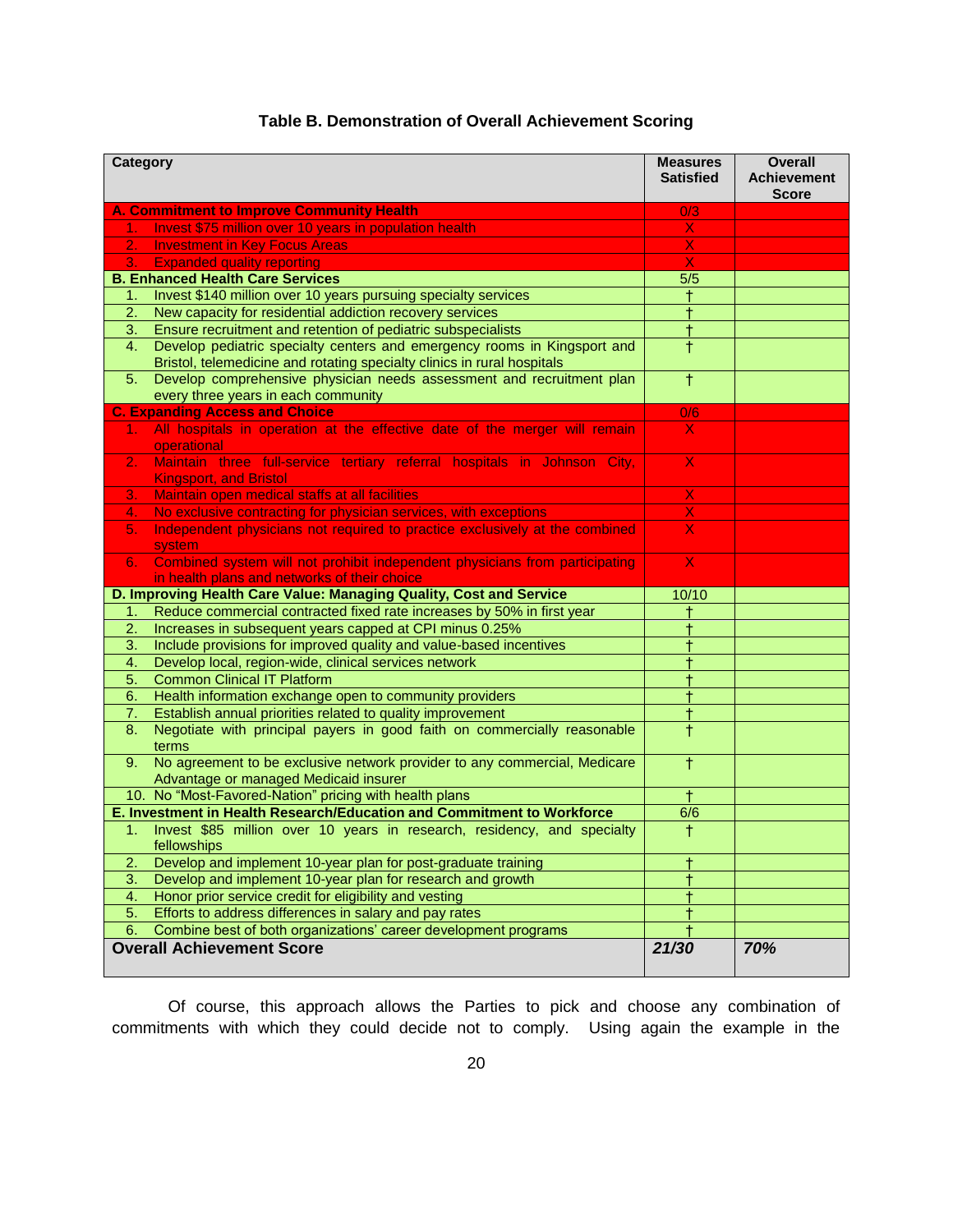Application, the Parties could fail to comply with *all* of the following commitments and yet still meet the Continuing Benefit threshold:

- Invest  $$75$  million in community health  $(A.1)$ ;
- $\bullet$  Invest \$140 million in specialty services (B.1);
- All hospitals in operation at time of merger will remain operational (C.1);
- Maintain three full-service tertiary referral hospitals in Johnson City, Kingsport, and Bristol  $(C.2)$ ;
- Maintain open medical staffs at all facilities (C.3);
- Reduce commercial contracted fixed rate increases by 50% in first year (D.1);
- Increases in subsequent years capped at CPI minus 0.25% (D.2); and
- Invest \$85 million in research, residency, and specialty fellowships (E.1).

# *Overall Achievement Score: 73.3%*

All of the above assumes, of course, that each of the commitments is actually meaningful and enforceable. This is not the case for many of the commitments offered by the Parties.

# *(3) An Arbitrary "Pass Grade"*

The Parties propose that a score of 70% or higher will establish that there is a "Continuing Benefit" and the Cooperative Agreement should continue. There is absolutely no basis for concluding that a score of 70% should be viewed as sufficient to outweigh the disadvantages arising from the loss in competition. As discussed above, a score of 70% can occur even if the Parties' fail to deliver on a number of commitments. Moreover, merely establishing that there is some level of benefits from the Cooperative Agreement is not enough to determine that the Cooperative Agreement is in substantial compliance with the terms of the Letter Authorizing the Cooperative Agreement. That determination occurs only after weighing the benefits against "any disadvantages attributable to any reduction in competition resulting from the Cooperative Agreement."<sup>73</sup> The proposed scoring system, does not at all take into account any potential disadvantages attributable to any reduction in competition -- it simply tracks proposed benefits through the commitments. Accordingly it cannot be definitive evidence of substantial compliance -- the Commissioner will still need to weigh the benefits against potential disadvantages to competition in order to determine substantial compliance.

 $\overline{a}$ <sup>73</sup> VA Application at 118.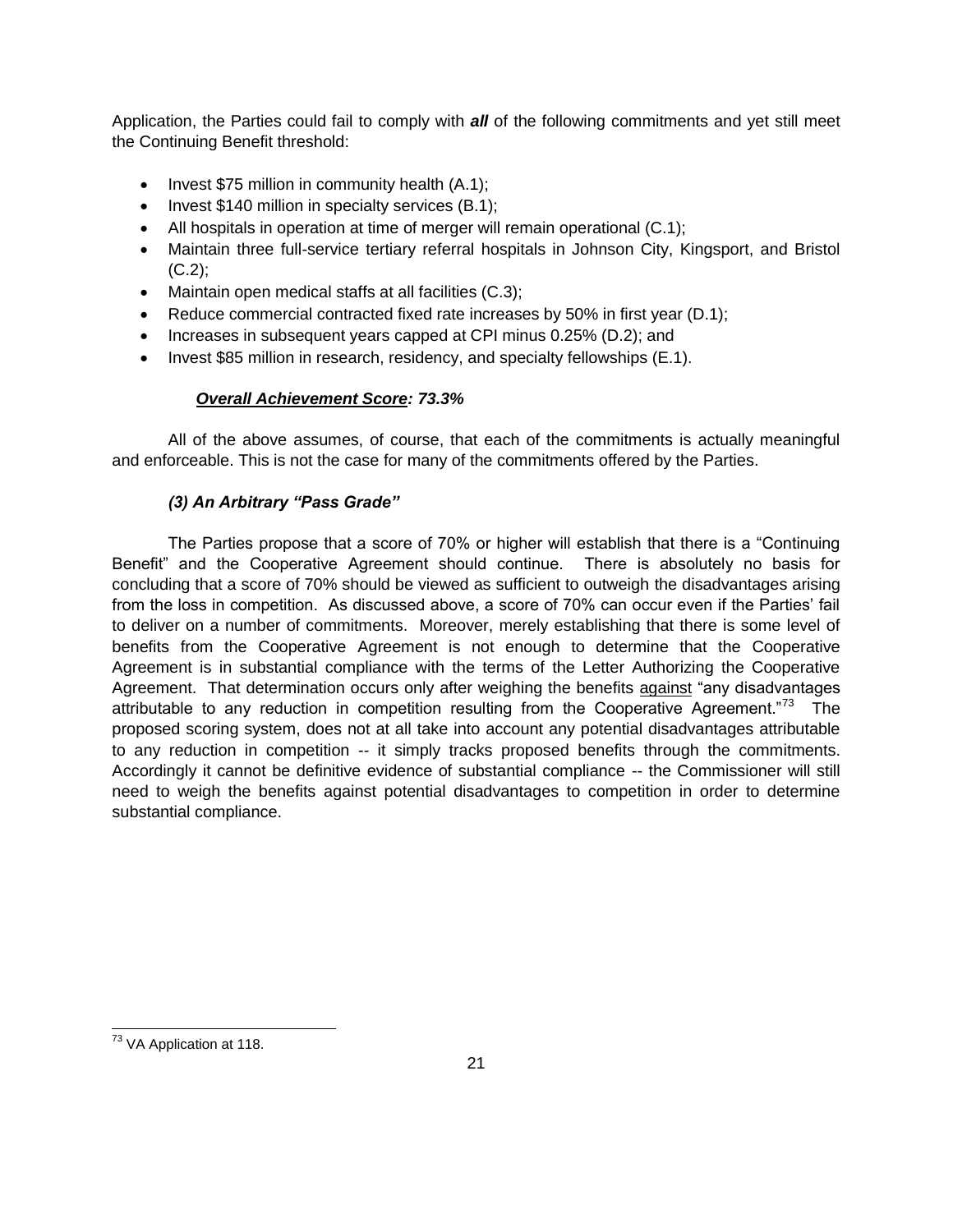#### <span id="page-23-0"></span>**B. Rate Commitments**

#### *1. Rate Increases*

Commitment: *For all Principal Payers, the New Health System will reduce existing commercial contracted fixed rate increases by 50% for the first contract year after formation of*  the New Health System.<sup>74</sup> For subsequent contract years, the New Health System will *commit not to increase hospital negotiated rates by more than the hospital Consumer Price Index for the previous year minus 0.25%, while New Health System negotiated rates for physician and non-hospital outpatient services will not increase by more than the medical care Consumer Price Index minus 0.25%.*<sup>75</sup>

#### (a) General problems with rate regulation

The Parties' have proposed rate commitments as a means of ensuring that the new Health System does not "potentially use any market or bargaining power achieved through the merger to increase rates for payers and consumers."<sup>76</sup> The Parties argue this rate cap will "bend the price curve, acting as a maximum cap on price growth always lower than the national average."<sup>77</sup> The Commonwealth is tasked with actively supervising the rate cap and ensuring the commitment is implemented.

Substituting price regulation for market-based competition among providers is rarely done because it is almost impossible to do. A competitive market generates many signals on prices, margins, quality, and costs, which create appropriate incentives for market participants. This is done automatically and replacing the signals with regulatory constraints and incentives is a significant challenge. In addition, since a competitive market changes over time, a well-designed Cooperative Agreement (and the associated regulatory supervision) needs to be dynamic, i.e., the regulation should be designed in a flexible manner that can adapt to changes in the competitive environment, such as the introduction of innovative forms of production or organization that might impact market structure or new contracting methods.

As noted previously, there are only a few examples of hospital mergers being granted an exemption from antitrust scrutiny under the state action doctrine. In these examples, the oversight typically has taken the form of caps on variables such as the overall amount of profit margins the relevant providers may earn, and/or on the amount of costs they might incur from providing inpatient and outpatient services, in comparison to relevant competitors.<sup>78</sup> Sometimes the regulatory focus

 $\overline{\phantom{a}}$ <sup>74</sup> *Id.* at 30.

<sup>75</sup> *Id.* at 30.

<sup>76</sup> VA Response at 43.

<sup>77</sup> *Id.*

<sup>78</sup> *See e.g.,* Original Mission Health COPA § 4.8 at 27-28 (margin cap) and 4.5 at 24 (cost cap) *available at*  [http://www.wncchoice.com/files/copa\\_docs/1995%20COPA.pdf;](http://www.wncchoice.com/files/copa_docs/1995%20COPA.pdf) Mission Health Second Amended COPA § 4 at 14-17, *available at* [http://www.wncchoice.com/files/copa\\_docs/2005%20COPA.pdf.](http://www.wncchoice.com/files/copa_docs/2005%20COPA.pdf) These caps may be supplemented by other provisions such as reporting requirements (*See* Montana COPA § 14 at 66-67, *available at* [https://dojmt.gov/wp-content/uploads/2011/05/decisionamended19961.pdf;](https://dojmt.gov/wp-content/uploads/2011/05/decisionamended19961.pdf) Original Mission Health COPA § 11 at 34-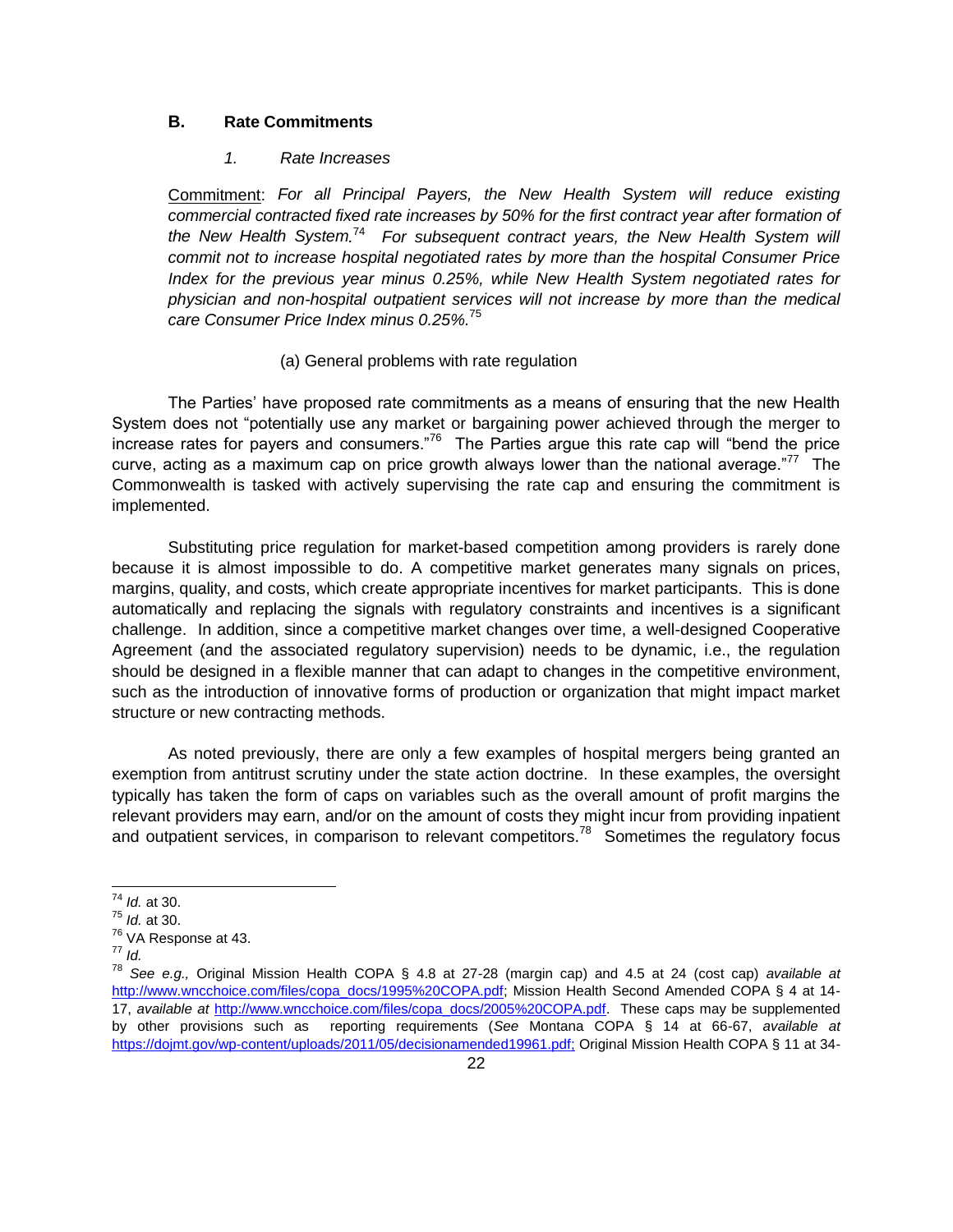has been on an overall revenue cap or an average price cap for inpatient and outpatient services.<sup>79</sup> While these metrics are not overly burdensome for regulators to implement and periodically review, their broad nature can lead to distortions in the market and provide incentives and opportunities for the merging parties to game the regulation through various means.

(b) Problems with the Parties' proposed rate commitment

The Parties' proposed rate cap commitment suffers from a number of *serious* problems including the following:

- The Parties blatantly ignore the fact in a competitive market that providers may be held to contract increases well *below* the proposed CPI index minus 0.25%. For example, using the 2015 CPI index for Medical Care in the South region for Class D and the Parties' proposed rate commitment, the New Health System would see a rate increase of 3.25%.<sup>80</sup> During the last negotiated contract with Anthem, Wellmont received a rate increase of 1.8% and MSHA received an overall increase of 2.5%. Such increases are also increasingly only given when **earned** based on achieving minimum scares based on quality, health outcomes, and patient satisfaction. This proposed rate cap therefore will in effect create a price floor rather than a ceiling because it assumes a rate (cap) *above* market as a starting point, and is not even conditioned on meeting performance goals. This will most certainly result in higher health care costs over time that would result absent the Corporate Agreement.
- The Parties also ignore the fact that, on the physician side, commercial rates may also increase less than the Medical Care CPI index minus 0.25%. For example, Medicare rates to physicians, which are used by many commercial health plans in establishing their payment rates to physicians, actually declined from 2015-2016.<sup>81</sup> The Parties have based their proposed rate cap on previously negotiated rates and very wrongly assumed that over time under competition those rates always increase.
- The Parties do not specify what CPI index should be used. CPI data is published by the Bureau of Labor Statistics and there are a variety of potential indexes that could be used—national, regional, population size, etc. $82$

<sup>37);</sup> fair dealing with insurers (*See* Original Mission Health COPA § 7 at 31); and physician employment restrictions (*See* Montana COPA § 7 at 31; Original Mission Health COPA § 8 at 32).

<sup>79</sup> *See e.g.,* Montana COPA § 1 at 43-51 (imposing a cost and revenue cap).

<sup>80</sup> *See* Bureau of Labor Statistics, U.S. Department of Labor, Consumer Price Index, All Urban Consumers, South Class Size D, Medical Care, 2011-2016, [last visited Sept. 21, 2016] [www.bls.gov/oes/]. Based on this, a price adjustment escalation would be 3.5%.

<sup>81</sup> *See* March 2016 MedPac Report to Congress: Medicare Payment Policy, at 95, *available at* [http://www.medpac.gov/docs/default-source/reports/chapter-4-physician-and-other-health-professional-services](http://www.medpac.gov/docs/default-source/reports/chapter-4-physician-and-other-health-professional-services-march-2016-report-.pdf?sfvrsn=0)[march-2016-report-.pdf?sfvrsn=0.](http://www.medpac.gov/docs/default-source/reports/chapter-4-physician-and-other-health-professional-services-march-2016-report-.pdf?sfvrsn=0)

<sup>82</sup> *See* Guide to Available CPI Data, Bureau of Labor Statistics, *available at* [http://www.bls.gov/cpi/cpifact8.htm.](http://www.bls.gov/cpi/cpifact8.htm)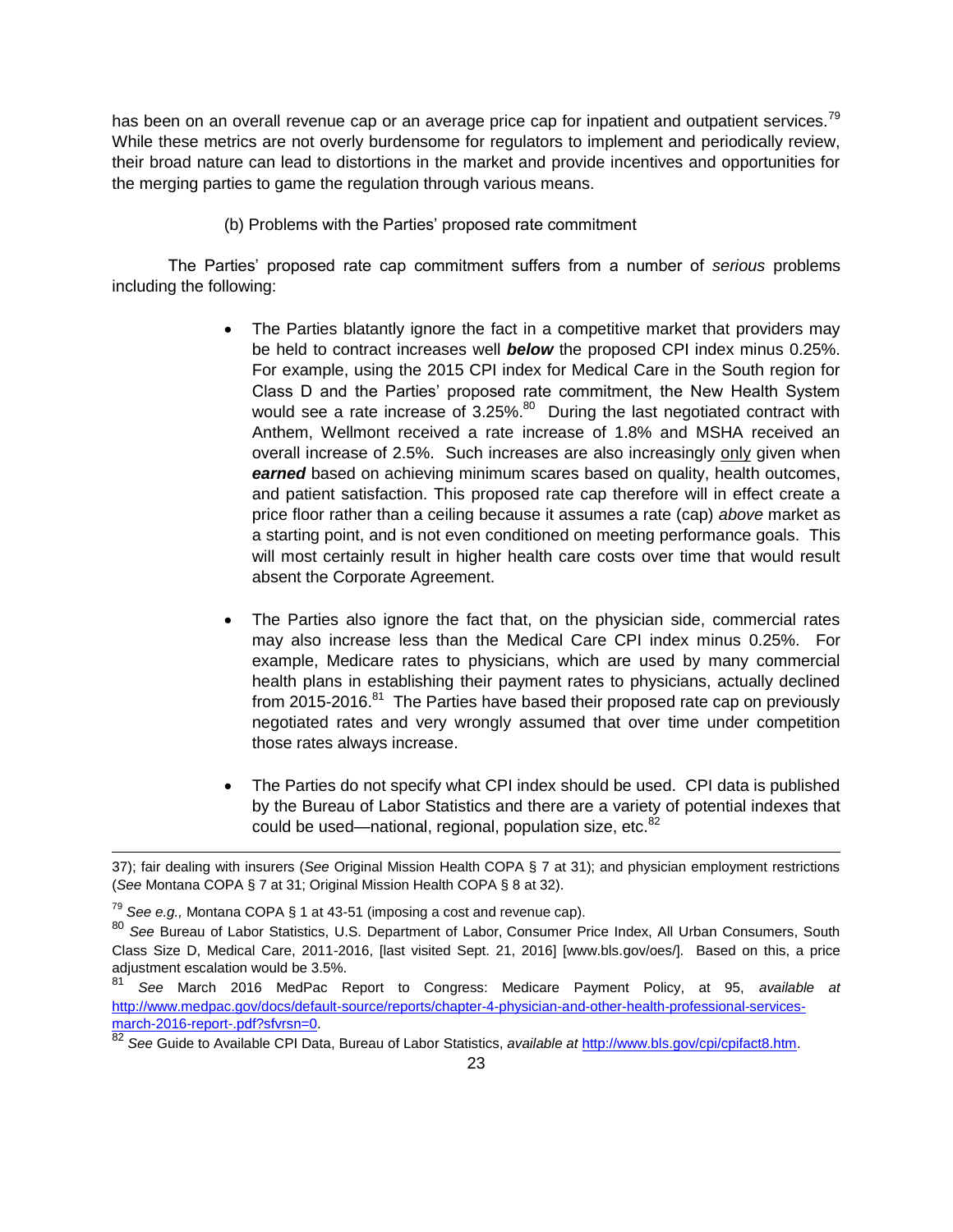- The Parties elsewhere in their Application commit to negotiating more risk-based payment models with Payors yet they wholly fail to address how the rate cap will work with risk-based payment models. In recent years most payers have tied contract rate increases of anywhere from 50 – 100% to improvements in quality and pay for performance. The proposed rate cap does not tie increases to any quality improvements.
- The proposed cap is limited to "Principal Payers" which are defined as "those commercial payers who provide more than two percent (2%) of the New Health System's' total net revenue." <sup>83</sup> The cap should apply to all commercial payers, regardless of how much they contribute to the New Health System's net revenue
- The proposed cap does not apply to Medicaid managed care, TRICARE, Medicare Advantage or any other governmental plans offered by Principal Payers.<sup>84</sup> However, Medicare and Medicaid Managed Care Organizations also negotiate rates in Virginia and Tennessee. A rate cap tied to the CPI index will not work for Medicaid and Medicaid Managed care contracts and the Parties need to propose something that will.
- The proposed cap is subject to abuse and manipulation by the New Health System overtime. The Parties do not commit to applying the cap across all services and across the entire chargemaster.

The rate commitments also do not take into account that price setting is not the only way the New Health System can engage in monopolistic behavior that harms health care in this region. The Parties also could dictate "terms" of contracting, meaning they can over-utilize, provide unnecessary services, increase lengths of stays, and dictate (through monopolistic contracting) that health plans must severely limit or even eliminate traditional medical management. The proposed commitments do not take any of this into account, and unless they do, health system will be able to increase healthcare costs even if their prices do not rise.

Even if these rate commitments keep prices from increasing for some period of time, the Cooperative Agreement will never remedy the lost quality and service competition between the Parties. Indeed, as the FTC noted in its Comments on the Cabell-Huntington Application proposing similar rate commitments, rate regulation through a cooperative agreement makes it more likely that quality and service competition will be harmed. "When prices are fixed, hospital competition takes on elevated importance in driving quality, because higher quality is the primary way hospitals can attract patients from rivals. . . To the extent that regulating price through the AVC [Cooperative Agreement] successfully caps their rates and margins, it may reduce the Applicant's ability and incentive to

<sup>&</sup>lt;sup>83</sup> VA Application at 10, n.3 ("The proposed commitments would not apply to Medicaid managed care, TRICARE, Medicare Advantage or any other governmental plans offered by Principal Payers."); *see also* Letter from Doug Gray, Executive Director, Virginia Association of Health Plans, to Cynthia B. Jones, Director, Department of Medical Assistance Services (Feb. 26, 2016) (explaining that MMCOs do negotiate rates in Virginia). <sup>84</sup> *Id.*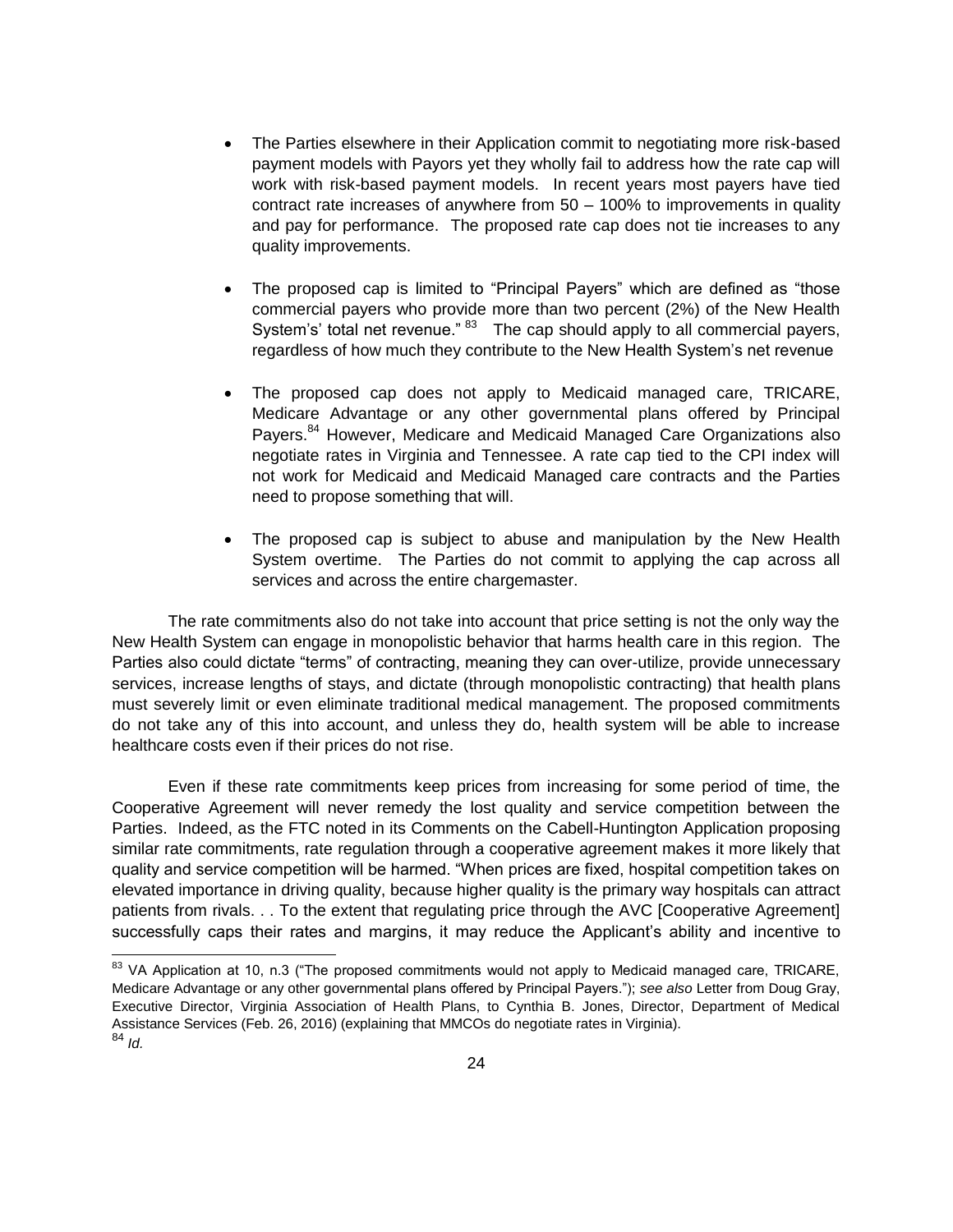invest in quality, services, facilities and equipment."<sup>85</sup> For this reason, the quality commitments -addressed below -- must be exceedingly specific, rigorous and comprehensive.

# *2. Risk-based Models*

Commitment: *The Parties state that they "intend" to discuss risk-based models with its Principal Payers for some portion of each Principal Payer's business. Those discussions would address both New Health System's and Principal Payer's willingness and ability to successfully implement risk-based models and over what time period.*<sup>86</sup>

As an initial matter, at best this commitment assures virtually nothing -- it simply asserts that the parties intend to engage in discussions. Nor is it at all clear how the Commissioner would go about evaluating compliance with a commitment to "intend" to do something. Even if this commitment were strengthened to require the Parties to actually engage in these discussions, the Commissioner would have limited visibility into the nature of these negotiations and whether the Parties would have engaged in the discussions in good faith.

The Parties attempt to justify this vagueness by stating that "[n]o payer has historically expressed an interest in a global spending cap for hospital services in this region."<sup>87</sup> Anthem is interested in exploring risk-based models with the Parties and has entered into risk-based arrangements in other nearby regions that have proven successful. For example, a number of hospitals in the Richmond area have risk-based contracts under Anthem's QHIP program and perform well. These health systems do not need a near monopoly over health care services to deliver high quality care under risk contracts and engage in population health management.

Moreover, the Parties argue that the merger is necessary for them to engage in population health management. Yet Mountain States already operates an Accountable Care Organization, AnewCare that, according to Mountain States, is able to generate substantial savings while improving quality scores.<sup>88</sup> Mountain States is able to do this today without this proposed merger and has offered no compelling reason why it couldn't use its ACO or other collaborative arrangements like this going forward to manage population health and enter into risk-based arrangements.

 $\overline{a}$ <sup>85</sup> Fed. Trade Comm'n Comments to Cabell-Huntington Application at 43.

<sup>86</sup> VA Application at 42.

<sup>&</sup>lt;sup>87</sup> VA Application at 42.

<sup>88</sup> *See* Press Release: *"*AnewCare Collaborative's Medicare Shared Savings Program Performance Year 2015 Quality and Financial Results," Mountain States Health Alliance, Aug. 29, 2016, *available at*  [https://www.mountainstateshealth.com/news/AnewCare-Collaborative%E2%80%99s-Medicare-Shared-Savings-](https://www.mountainstateshealth.com/news/AnewCare-Collaborative%E2%80%99s-Medicare-Shared-Savings-Program-performance-year-2015-quality-and-financial-results)[Program-performance-year-2015-quality-and-financial-results](https://www.mountainstateshealth.com/news/AnewCare-Collaborative%E2%80%99s-Medicare-Shared-Savings-Program-performance-year-2015-quality-and-financial-results)("For the third year in a row, our accountable care organization has achieved tremendous savings while improving quality scores. This year, we're excited to announce that we've generated more than \$15 million dollars in savings and earned a quality score of 93 percent,"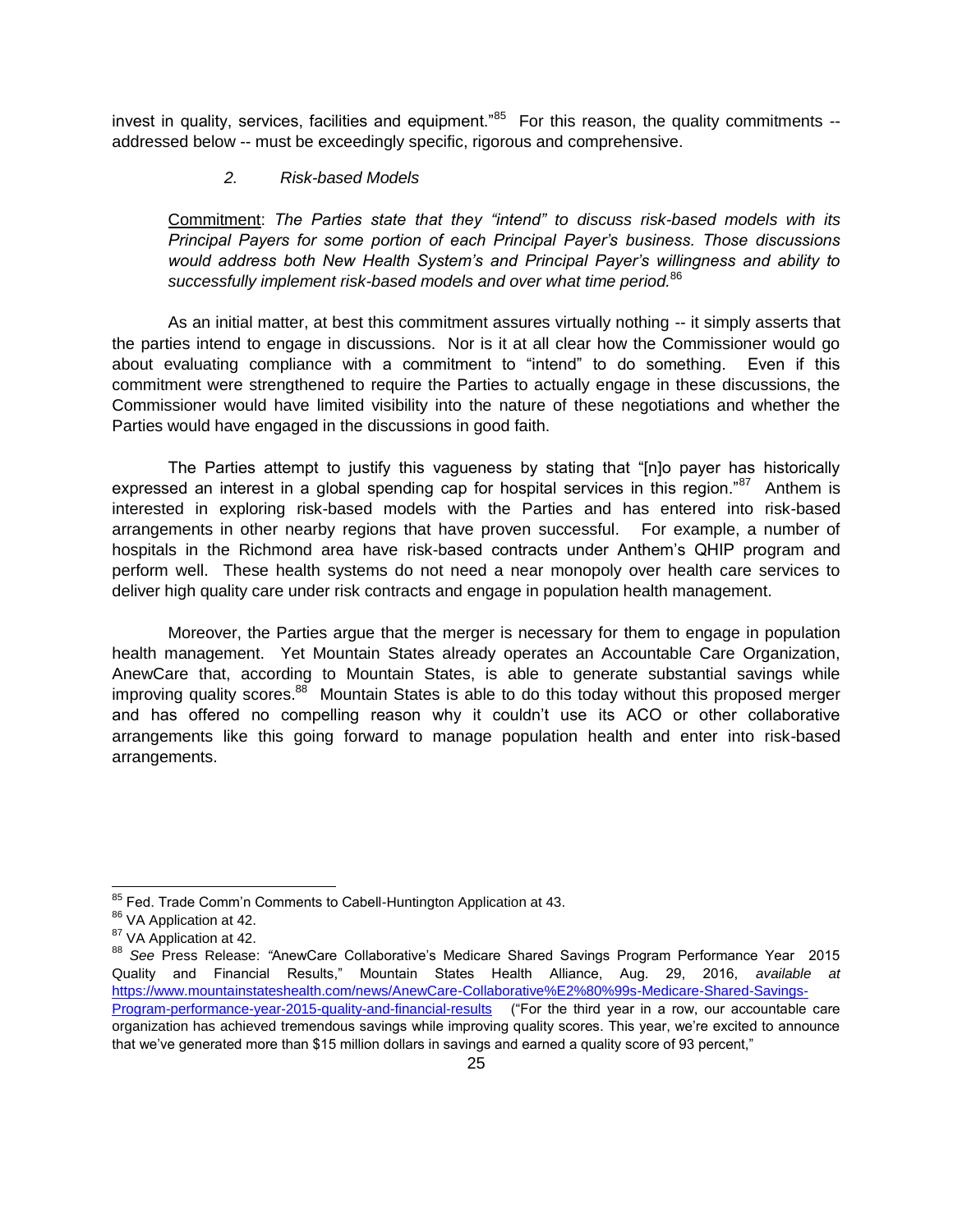#### *3. Quality- & Value-Based Incentives*

Commitment: *For all Principal Payers, "the New Health System will endeavor to include provisions for improved quality and other value-based incentives based on priorities agreed upon by each payer and the system"*. 89

Just as with the risk-based model discussion commitment above, this commitment is too vague to be meaningful. What constitutes "endeavoring" to include these provisions? How would the Commissioner have any visibility into the Parties' efforts in this respect or otherwise enforce such a commitment? How is the Commissioner to know what the agreed upon priorities are and shouldn't the Parties specify a baseline standard with respect to all payers?

#### *4. MFN/Exclusive Contracting*

Commitment: *The Parties commit not to engage in "most favored nation" pricing with any health plans, be the exclusive network provider to any commercial, Medicare Advantage or managed Medicaid insurer, or to engage in exclusive contracting for physician services, except for hospital-based physicians.*<sup>90</sup>  *In the event of repeal or material modification of the Virginia Certificate of Public Need law and/or the Tennessee Certificate of Need law, the Parties reserve the right "to enter into exclusive network and 'most favored nation' agreements with insurers, and to engage in any other competitive practices that comply with antitrust laws regarding the non-inpatient services, notwithstanding the commitments" stated in the Application*. 91

This commitment is an important one but it is unclear why the Parties' have attempted to carve out the commitment in the event of repeal or material modification of the Certificate of Need laws. This commitment should not be conditioned on the existence of the Certificate of Need laws in Virginia and Tennessee. In fact, given that Virginia is currently considering a repeal of its Certificate of Public Need law, there is a good chance that the commitment, as drafted, will be nullified.

# <span id="page-27-0"></span>**C. Service Availability Commitments**

Commitment: *The Parties commit that "[a]ll hospitals in operation at the effective date of the merger will remain in operation as clinical and healthcare institutions for at least five [(5)*] *years."*<sup>92</sup>

This commitment is again too vague to be meaningful. The Parties do not explain what constitutes a "clinical and healthcare institution" and how it compares to a "hospital." We assume this distinction is meaningful as the Parties themselves go on to reserve the right to "adjust [the] scope of services or repurpose hospitals facilities."<sup>93</sup> Without additional detail as to the meaning of

<sup>&</sup>lt;sup>89</sup> VA Application 43.

<sup>&</sup>lt;sup>90</sup> VA Application at 65-66.

<sup>91</sup> *Id.* at 86.

<sup>92</sup> *Id.* at 81.

<sup>93</sup> *Id.* at 81.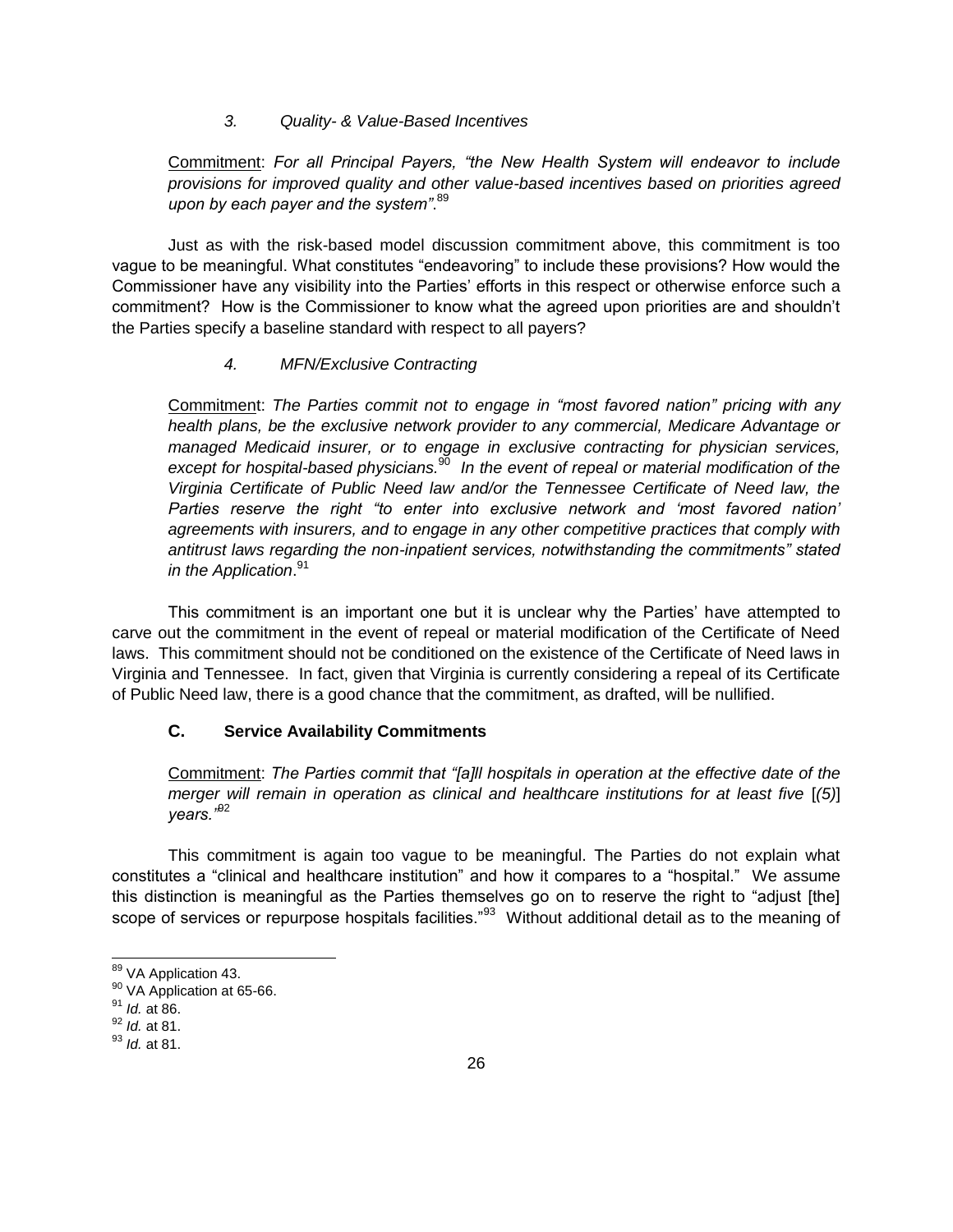this language, it is not possible to assess the minimum levels of service availability that the Parties are committing to post-combination for this five-year period, if indeed this language limits in any meaningful sense their ability to repurpose these facilities.

# Commitment: *The Parties commit to maintaining three full-service tertiary referral hospitals in Johnson City, Kingsport, and Bristol*. 94

Similar to the commitment discussed above, this is too vague to be meaningfully enforced without additional information -- namely definitive access standards. Without these standards, the Parties could, for example, move all heart services from Bristol to Johnson City, or vice versa. The Parties also have not made any commitments with respect to maintaining a full-service tertiary referral hospital in Virginia.

Commitment: *The new Health System will adopt a Common Clinical IT Platform as soon as reasonably practical after the formation of the New Health System*. 95

While the exchange of health information across a common IT platform is a benefit, this commitment is too vague. The Parties' response to the Authority's request for a more specific timetable for implementation of the new IT platform is still only marginally better than the initial response of "as soon as reasonably practical."<sup>96</sup> The Parties respond that only if the Cooperative Agreement is approved will the Parties undertake the assessment to determine a "roadmap to bring the New Health System onto a Common Clinical IT Platform." It is hard to assess the extent of a benefit this would be without understanding the time and cost necessary to achieve it.

In addition, the Parties note that this commitment is aimed at better coordinating population health efforts and related to their goal to "participate meaningfully in a health information exchange open to community providers."<sup>97</sup> As noted in the previous section, Wellmont already has agreed to participate in the OnePartner Health Information Exchange and both parties have spent a considerable amount of money investing in improved IT systems. Accordingly, this is not a mergerspecific benefit.

# <span id="page-28-0"></span>**D. Quality Reporting Commitments**

Commitment: *The New Health System will commit to publicly reporting on its website the New Health System's CMS core measures for each facility within thirty days of reporting the data to CMS. The New Health System will also provide benchmarking data against the most recently available CMS data so the public can evaluate and monitor how the New Health System facilities compare against hospitals across the state and nation in a manner that is more "real time" than currently available.*

<sup>94</sup> *Id.* at 82.

<sup>95</sup> VA Application at 74.

<sup>&</sup>lt;sup>96</sup> Supplemental Submission at 22 in response to Question 22(a).

<sup>97</sup> VA Application at 93.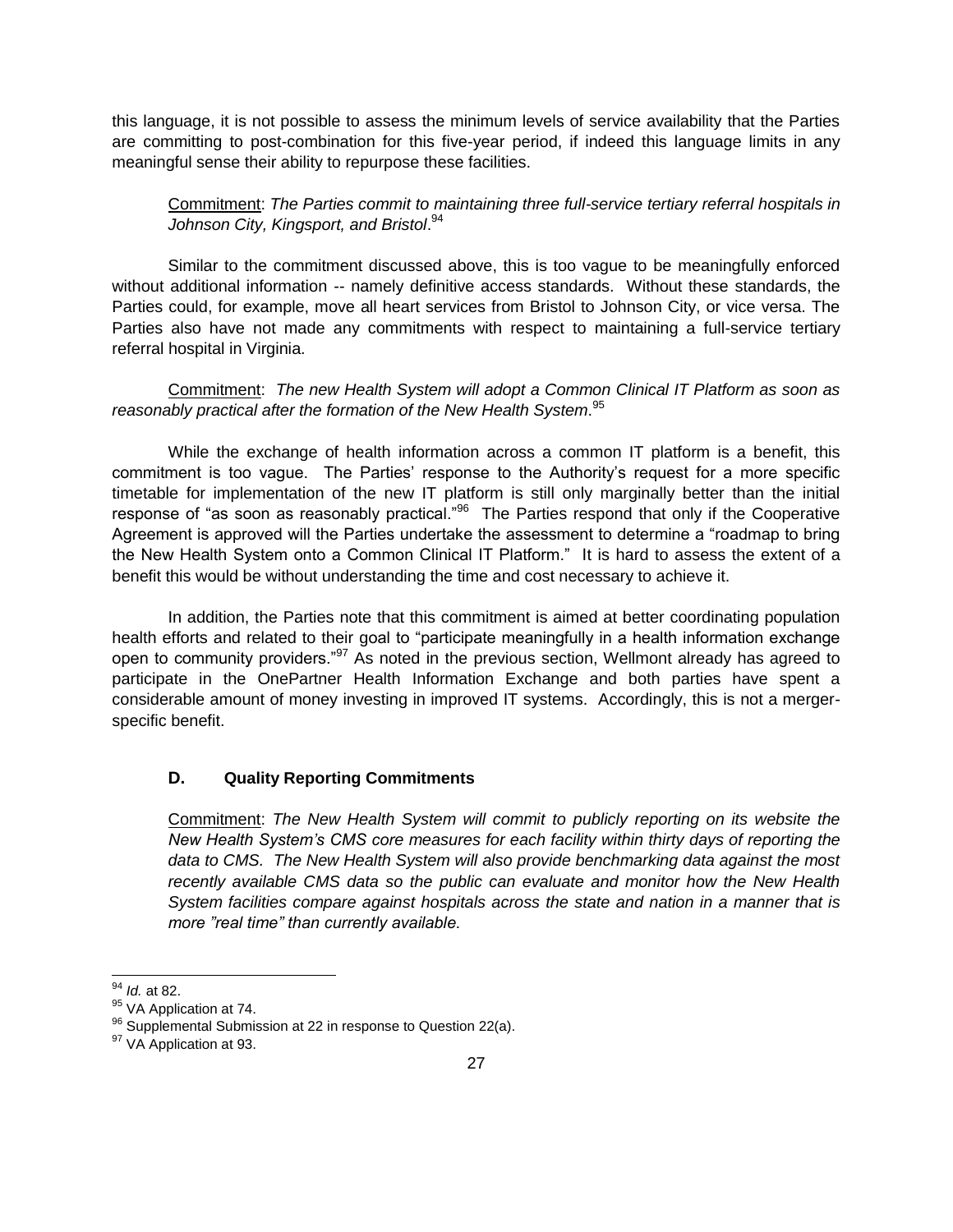As an initial matter, it should be noted that while quality reporting can be a useful exercise, it is of little use to consumers if there are no alternatives to which they can turn if the level of quality reported is poor. Therefore, at a minimum, the Parties should be required to achieve certain percentiles in each of the quality reporting categories.

Many of these purported "commitments" are little more than promises to make public more quickly, data that the Parties are already required to track and, in many cases report publicly. For example, consumers can already access much of this information through CMS's Hospital Compare tool.<sup>98</sup> Quality information on the Parties is also available to consumers on a number of independent websites such as the LeapFrog Group.<sup>99</sup> The level of reporting promised in the Parties' Application will add little to enable the Commonwealth or consumers to effectively monitor or assess the quality of care offered to patients post-merger.

Moreover, many of those commitments that would entail "new" forms of reporting by the Parties are likely to be of little use to the Commissioner and consumers. For example, the Parties commit to reporting certain types of information, including severity-adjusted cost/case, length of stay, mortality rate, and 30-day readmission rate, by facility, aggregated by facility across the DRGs that comprise 80% of the discharges from the New Health System facilities.<sup>100</sup> Aggregating this type of information across such a significant number of DRGs and discharges is likely to offer little in the way of transparency into the quality of service offered by the Parties post-merger for specific conditions -- which is what consumers care the most about.

Other commitments are too vague to assess their value at all. For example, the Parties commit to reporting quality measures for the top 10 DRGs aggregated across the system annually.<sup>101</sup> The value of this exercise depends significantly on which DRGs are reflected in this reporting and what is meant by "quality measures -- none of which is clear from the Application. Moreover, aggregating such reports on the entire system will fail to give consumers the information they want regarding outcomes at specific hospitals.

The Parties state that this commitment will outweigh potential disadvantages because the New Health System will be "held accountable by the Commonwealth and the public for its quality performance".<sup>102</sup> For this commitment to actually be meaningful, the Parties should be required to do more than merely report quality metrics --they must achieve minimum scores on meaningful metrics, and show improvement over time.

 $\overline{\phantom{a}}$ 

<sup>98</sup> *See* Medicare.gov Hospital Compare Tool, *available at* [https://www.medicare.gov/hospitalcompare/search.html?](https://www.medicare.gov/hospitalcompare/search.html). Consumers can determine how hospitals score on a variety of metrics including: patient experience; timely and effective care; complication rates; readmission and death measures; use of medical imaging; and information on certain measures of payment and patient outcomes.

<sup>99</sup> *See* [http://www.leapfroggroup.org/.](http://www.leapfroggroup.org/) The Health Care Quality Working Group of the Authority has already used the Parties' scores on these reports to assess their current quality and request additional information for the Application. 100 VA Application at 79.

<sup>101</sup> *Id.* at 79.

<sup>102</sup> VA Supplemental Response at 44.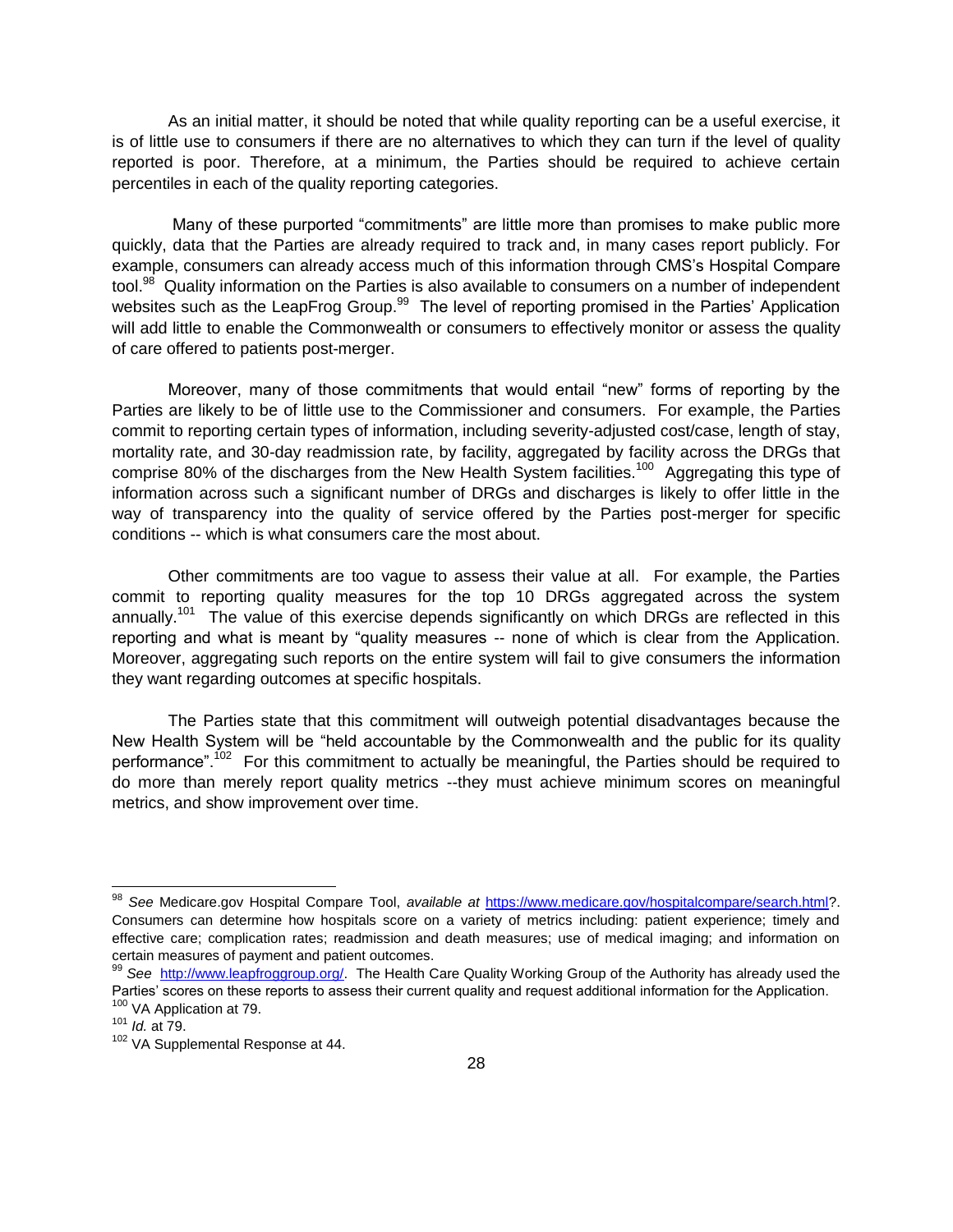#### **E. Physician Commitments**

<span id="page-30-0"></span>The Parties make a number of commitments with respect to how they will treat the physician community. For example, the Parties commit to *maintain open medical staffs, not engage in exclusive contracting for physician services (other than hospital-based physicians), not require exclusivity by physicians practicing at their hospitals, and not inhibit independent physicians from participating in health plans and health networks of choice*. 103 The Parties assert these commitments will ensure availability to all qualified employed, contracted or independent physicians in the Geographic Service Area; benefit the physician community by reducing reliance on a hospital system employment model; and result in a more collaborative relationship.<sup>104</sup>

Although the Parties may claim that the transaction has limited impact on the physician community because there are a large number of independent physicians that does not erase the fact that this merger will result in only one hospital system operating in a 12-county area. This means that the Parties' employed physicians will no longer compete. It also means that the Parties will no longer have to compete for referrals from independent physicians and that independent physicians will not have a choice as to where to provide care or refer patients. This will negatively impact all independent physicians, especially in the future when physicians may wish to develop alternative payment models (such as bundled payments) and play hospitals off each other in negotiations in order to be able to offer the lowest costs alternatives.

The Application also does not take into account that there are significant overlaps in certain physician specialties between the two hospital systems. Even in the wide geographic area of the New Health System's 75% and 90% service areas, the combined system will have greater than 40% share in the following specialties.

| <b>Specialty</b>      | Wellmont | <b>MSHA</b> | <b>New Health System</b><br>Combined Share <sup>105</sup> |
|-----------------------|----------|-------------|-----------------------------------------------------------|
| Hospitalist           | 17.1%    | 29.9%       | 47%                                                       |
| Cardiovascular        | 47.3%    | 18.5%       | 65.8%                                                     |
| Oncology & Hematology | 27.6%    | 21%         | 48%                                                       |
| Pulmonology           | 38.6%    | 18.2%       | 56.2%                                                     |
| <b>Urgent Care</b>    | 6.7%     | 56.7%       | 63.4%                                                     |

**Table C. Significant Physician Overlaps**

In these service lines -- which include some of the most critical service lines -- the Parties will control a substantial share of the physicians. The Parties have not provided market shares by physician specialty on a county or facility basis which could indicate an even higher combined share in more local geographical areas, which may be the more appropriate focus under the antitrust laws.

<sup>&</sup>lt;sup>103</sup> VA Application at 66.

<sup>104</sup> VA Supplemental Response at 42; 45-46

<sup>105</sup> *See* VA Second Supplemental Response, Replacement Exhibit 14.1 (Section E). The combined share calculation includes the Mountain States Affiliated physicians.